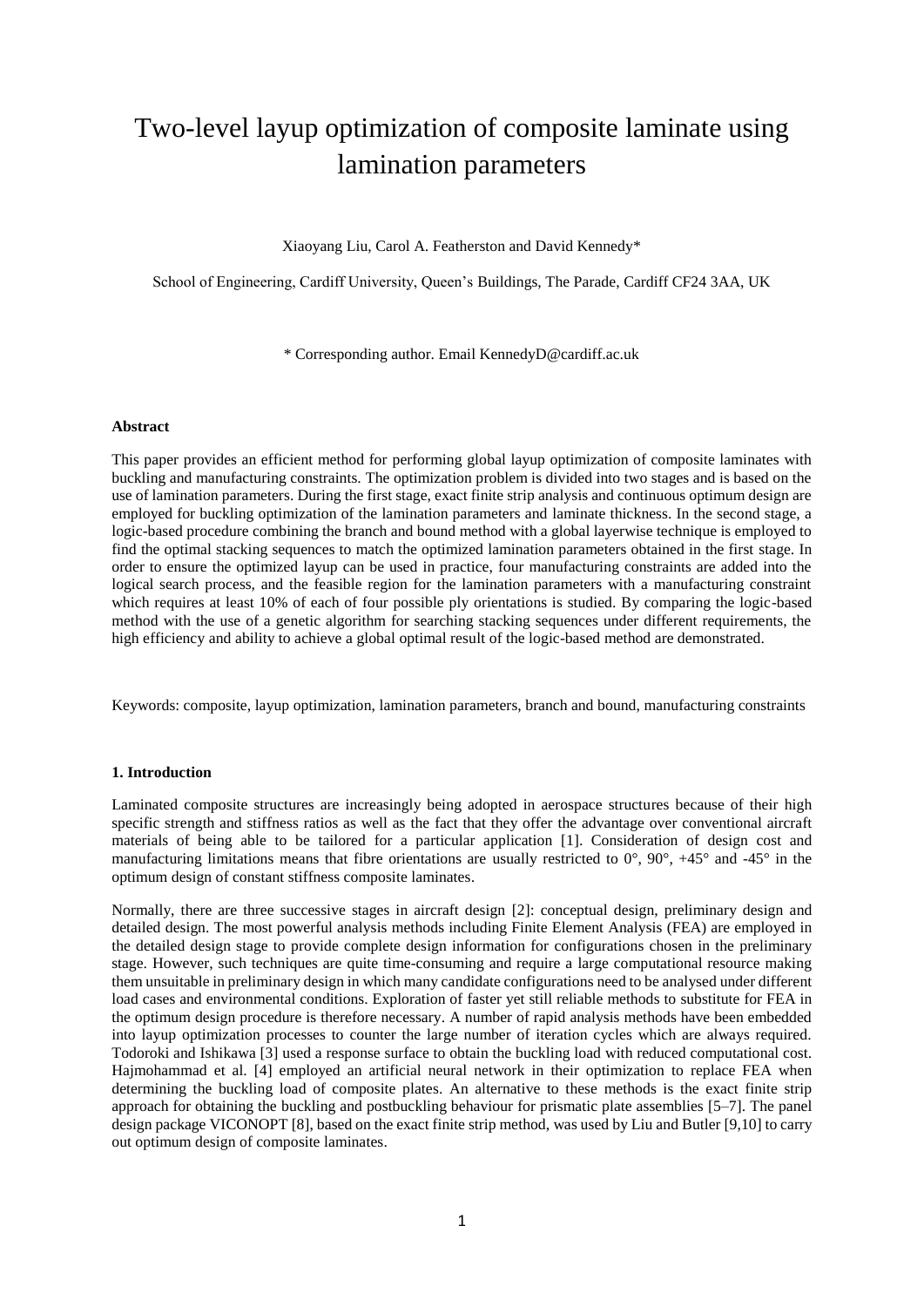Over the past decades, genetic algorithms (GAs) have been the most popular optimization techniques for composite structures. Riche and Haftka [11] optimized stacking sequences for buckling load maximization using GAs. Park et al. [12] implemented GAs for maximum strength optimization of symmetric composite plates. In Almeida and Awruch's work [13] GAs were improved for optimizing a laminate's weight and deflection simultaneously. Chen et al. [14] used GAs with a two-level approximation in which the first level approximation was used for optimizing stacking sequences, and the related ply thicknesses were obtained during the second level approximation.

Due to the large number of design variables in optimization, lamination parameters which are independent of the number of layers were first introduced in [15] where they were used as intermediate design variables dividing the optimization into two separate stages. Yamazaki [16] used this two-stage optimization with lamination parameters as design variables in a gradient-based optimization in the first stage and searched stacking sequences with GAs to match those optimized lamination parameters in the second stage. When lamination parameters are used as design variables in layup optimization, their feasible regions are treated as constraints and have been studied in many works [17–21]. With this consideration, lamination parameters have been widely used in layup optimization  $[22-24]$ .

When selecting optimal stacking sequences, the primary weakness of GAs is their high computational cost. For this reason, many alternative techniques have been explored. Bloomfield et al. [25] employed a particle swarm method to search the optimum stacking sequences in the second stage of their optimization. In later work [26] the selection of ply orientations using GAs, ant colony and particle swarm were studied and the methods compared, concluding the particle swarm techniques to be the best. Whilst good results could be obtained using ant colony and particle swam techniques, as meta-heuristic algorithms they still required high computational resources. Terada and Todoroki [27] used a fractal branch and bound method for stacking sequence optimization of flat plates, demonstrating large reductions in solution time. Further studies of the fractal branch and bound method were illustrated in their group's later work [28–32]. Narita and Turvey [33] employed a layerwise optimization approach to maximize the buckling load of a symmetric composite plate, and this approach achieved a good level of efficiency. A new logic-based branch and bound method combined with an improved global layerwise technique were explored in a two-stage optimization by Kennedy et al. [34], in which the exact strip analysis software VICONOPT was extended by introducing lamination parameters as design variables in the first stage. The logic-based method was used in the second stage to optimize the stacking sequence to match these optimized lamination parameters.

The authors' previous work [35] extended this logic-based method for the optimization of laminates which are required to be symmetric, balanced or both, under buckling and lamination parameter constraints. Manufacturing constraints, however, were not taken account into the optimization. In the present study, an improved two-stage optimization of composite laminates under buckling, in which manufacturing and further restricted lamination parameter constraints are implemented. During the first stage, the total laminate thickness and lamination parameters are optimized using VICONOPT in which the buckling constraints are satisfied by using a linear optimizer coupled with a stabilization technique [8], while the feasibility of the lamination parameters is ensured using a penalty function approach.

In the present work a new feasible region for the lamination parameters is obtained, when there is a minimum percentage requirement for plies with each of the four permissible orientations. During the second stage, four manufacturing constraints are added into the logic-based search, and the high efficiency of this method is illustrated by comparison with GA. Section 2 introduces the lamination parameters used in the two-stage optimization procedure, which is described in detail in section 3. Section 4 presents numerical results and solution times for a range of problems with different combinations of the manufacturing constraints, as well as comparisons with the results of other authors. Brief conclusions are given in section 5.

## **2. Lamination parameters**

Classical laminate theory [1] presents the stress-strain relationship as

$$
\begin{bmatrix} \mathbf{N} \\ \mathbf{M} \end{bmatrix} = \begin{bmatrix} \mathbf{A} & \mathbf{B} \\ \mathbf{B} & \mathbf{D} \end{bmatrix} \begin{bmatrix} \boldsymbol{\epsilon}^0 \\ \mathbf{\kappa} \end{bmatrix} \tag{1}
$$

where  $A, B$  and  $D$  are membrane, coupling and bending stiffness matrices,  $N$  and  $M$  are vectors of in-plane stresses and moments,  $\epsilon^0$  is a vector of in-plane strains and  $\kappa$  is a vector of the mid plane curvatures.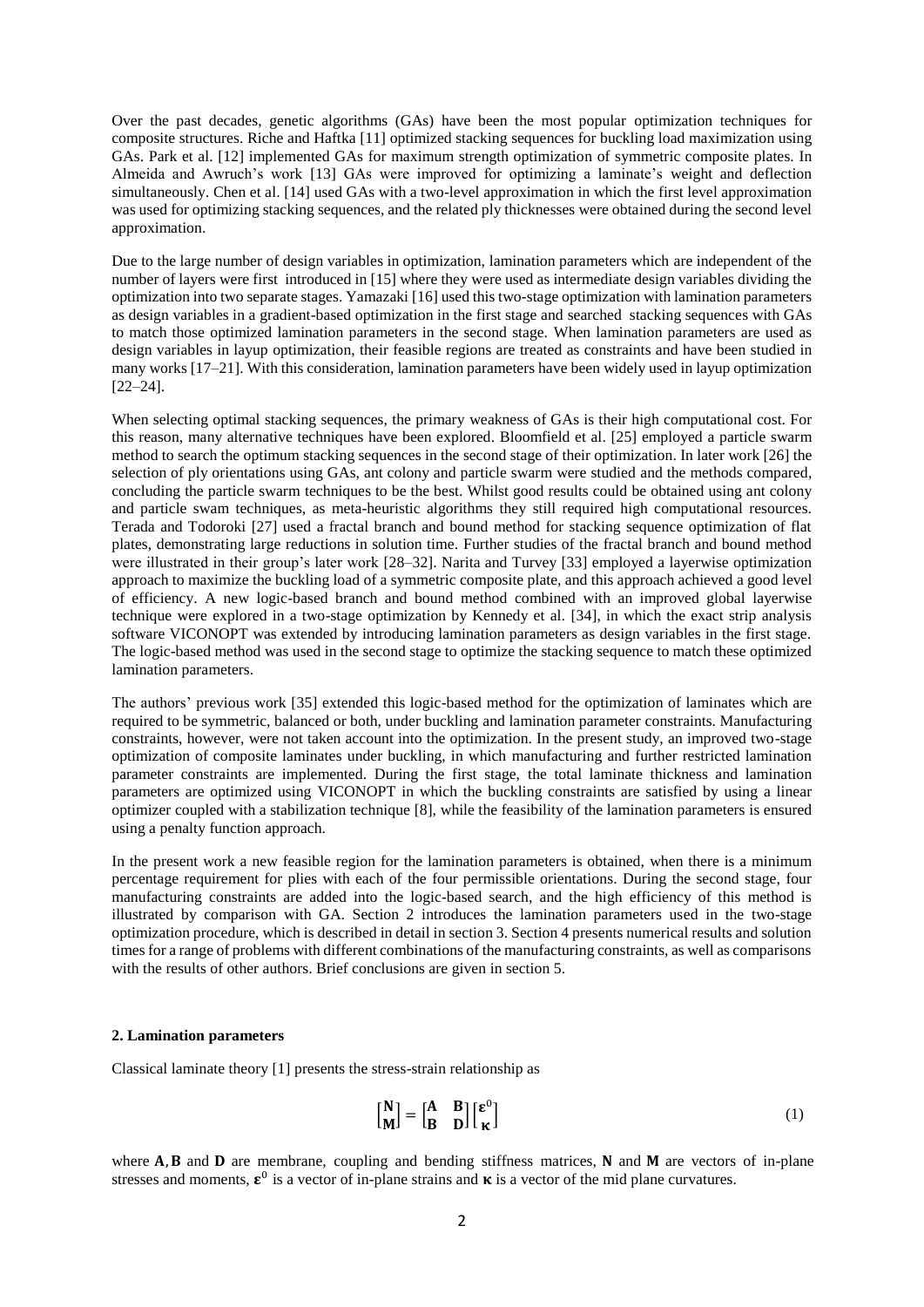The stiffness matrices in Eq.  $(1)$  can be expressed in terms of material stiffness invariants **U** and 12 lamination parameters  $\xi$  [19] as

$$
\begin{bmatrix}\nA_{11} \\
A_{22} \\
A_{12} \\
A_{66} \\
A_{16} \\
A_{26}\n\end{bmatrix} = h \begin{bmatrix}\n1 & \xi_1^A & \xi_2^A & 0 & 0 \\
0 & 0 & -\xi_2^A & 1 & 0 \\
0 & 0 & -\xi_2^A & 0 & 1 \\
0 & \xi_3^A / 2 & \xi_4^A & 0 & 0 \\
0 & \xi_3^A / 2 & -\xi_4^A & 0 & 0\n\end{bmatrix} \begin{bmatrix}\nU_1 \\
U_2 \\
U_3 \\
U_4 \\
U_5\n\end{bmatrix}
$$
\n(2)\n
$$
\begin{bmatrix}\nB_{11} \\
B_{22} \\
B_{12} \\
B_{16} \\
B_{16} \\
B_{26}\n\end{bmatrix} = \frac{h^2}{4} \begin{bmatrix}\n0 & \xi_1^B & \xi_2^B & 0 & 0 \\
0 & -\xi_1^B & \xi_2^B & 0 & 0 \\
0 & 0 & -\xi_2^B & 0 & 0 \\
0 & \xi_3^B / 2 & \xi_4^B & 0 & 0 \\
0 & \xi_3^B / 2 & -\xi_4^B & 0 & 0\n\end{bmatrix} \begin{bmatrix}\nU_1 \\
U_2 \\
U_3 \\
U_4 \\
U_5\n\end{bmatrix}
$$
\n(3)\n
$$
\begin{bmatrix}\nD_{11} \\
D_{12} \\
D_{22} \\
D_{12} \\
D_{16} \\
D_{16} \\
D_{27}\n\end{bmatrix} = \frac{h^3}{12} \begin{bmatrix}\n1 & \xi_1^B & \xi_2^B & 0 & 0 \\
0 & 0 & -\xi_2^B & 1 & 0 \\
0 & 0 & -\xi_2^B & 1 & 0 \\
0 & 0 & -\xi_2^B & 0 & 1 \\
0 & \xi_3^B / 2 & \xi_4^B & 0 & 0\n\end{bmatrix} \begin{bmatrix}\nU_1 \\
U_2 \\
U_3 \\
U_4 \\
U_5\n\end{bmatrix}
$$
\n(4)

The material stiffness invariants  $U$  and stiffness properties  $Q$  are presented as follows:

$$
\begin{bmatrix} U_1 \\ U_2 \\ U_3 \\ U_4 \\ U_5 \end{bmatrix} = 1/8 \begin{bmatrix} 3 & 2 & 3 & 4 \\ 4 & 0 & -4 & 0 \\ 1 & -2 & 1 & -4 \\ 1 & 6 & 1 & -4 \\ 1 & -2 & 1 & 4 \end{bmatrix} \begin{bmatrix} Q_{12} \\ Q_{12} \\ Q_{22} \\ Q_{66} \end{bmatrix}
$$
(5)  

$$
\begin{cases} Q_{11} = E_{11}^2 / (E_{11} - E_{22} v_{12}^2) \\ Q_{22} = E_{11} E_{22} / (E_{11} - E_{22} v_{12}^2) \\ Q_{12} = v_{12} Q_{22} \end{cases}
$$
(6)

where  $E_{11}$  is the longitudinal Young's modulus,  $E_{22}$  is the transverse Young's modulus,  $G_{12}$  is the shear modulus,  $v_{12}$  is the major Poisson's ratio and  $h$  is the thickness of the laminate.

The lamination parameters are calculated by the following integrals

 $\overline{\mathcal{L}}$ 

 $Q_{66} = G_{12}$ 

$$
\begin{bmatrix} \xi_1^k \\ \xi_2^k \\ \xi_3^k \\ \xi_4^k \end{bmatrix} = \int_{-h/2}^{h/2} Z^k \begin{bmatrix} \cos 2\theta \\ \cos 4\theta \\ \sin 2\theta \\ \sin 4\theta \end{bmatrix} dz, k = A, B, D, \begin{cases} Z^A = 1/h \\ Z^B = 4z/h^2 \\ Z^D = 12z^2/h^3 \end{cases}
$$
(7)

where  $\theta$  represents the ply orientation at depth *z* below the mid-surface. If the ply orientations are limited to  $0^\circ$ , 90°, +45° and -45°, then  $\xi_4^k$  ( $k = A, B, D$ ) are zero. The coupling lamination parameters  $\xi_i^B$  ( $i = 1,2,3,4$ ) are zero when the laminate is symmetric. Also,  $\xi_3^A$  is zero for a balanced laminate.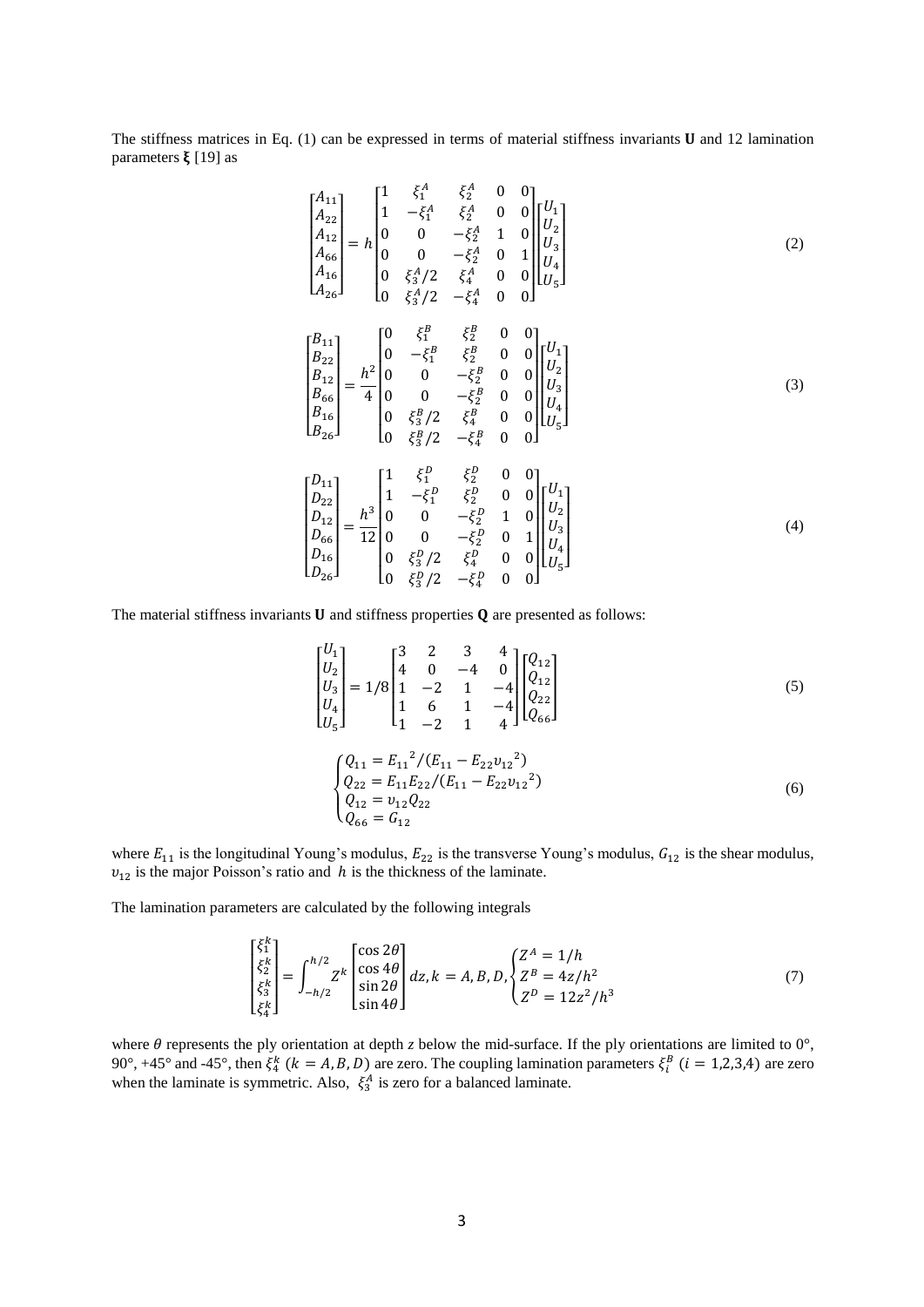#### **3. Optimization procedure**

The aim of the optimization is to minimize the mass of the composite laminate under a compressive load. The constraints are the buckling, manufacturing and lamination parameter constraints. The optimization approach is divided into two stages. The lamination parameters and total laminate thickness are used as design variables in the first stage. Ply orientations, which are restricted to  $0^\circ$ ,  $90^\circ$ ,  $+45^\circ$  and  $-45^\circ$  are used to build the actual layup for the laminate in the second stage.

## *3.1 Manufacturing constraints*

Niu [36] listed manufacturing constraints for the design of aircraft composite materials. In this paper, four major manufacturing constraints for composite laminate design are taken into account in a two-stage optimization process, as follows.

- (1) Contiguity constraint: the maximum number of successive plies with the same orientation is limited to an integer  $n_{\text{cont}}$  to minimize edge splitting.  $n_{\text{cont}} = 4$  in this paper.
- (2) Disorientation constraint: the difference between two adjacent plies should be less than an angle  $\theta_{\text{diff}}$ . This constraint is applied to avoid microcracking.  $\theta_{\text{diff}} = 60^{\circ}$  in this paper.
- (3) Minimum percentage constraint: each fiber orientation should comprise a proportion of at least  $p_m$  of the total layup to prevent the matrix from being exposed to direct loads and provide sufficient damage tolerance to the laminate.  $p_{\text{min}} = 10\%$  in this paper.
- (4) Damage tolerance (damtol) constraint: avoid putting 0° and 90° plies on the exterior surfaces of the laminate to provide sufficient damage tolerance after impact.

### *3.2 First stage optimization*

The exact strip software VICONOPT which comprises the earlier programs VIPASA [5] (Vibration and Instability of Plate Assemblies including Shear and Anisotropy) and VICON [6] (VIPASA with CONstraints) performs buckling, postbuckling and free vibration analyses of prismatic plate assemblies based on the Wittrick-Williams algorithm [5], and provides a strong structural optimization tool in preliminary aircraft design. The major advantage of VICONOPT over FEA is its high efficiency, being typically 1000 or 150 times faster for buckling analyses using its VIPASA and VICON options, respectively [8]. For continuous optimization problems, buckling constraints are evaluated by exact strip eigenvalue analysis, and their sensitivities with respect to all the design variables are calculated using an accelerated finite difference technique [8]. Next, assuming local linear approximations for the buckling constraints, the design variables are changed iteratively using the method of feasible directions [37]. A thickness factoring technique [8] is then applied to obtain a just stable configuration.

Recently, the optimization capability of VICONOPT has been expanded by introducing lamination parameters as design variables, so that the optimization problem in the first stage can be expressed as:

Minimize  $M(x)$ Subject to  $G_i(x) \le 0$   $i = 1,2,3, ... , m$  $x_j^l \le x_j \le x_j^u$   $j = 1,2,3, ..., n$   $(n \le 10)$ 

where  $M(x)$  is the laminate mass.  $G_i(x)$  are inequality design constraints, including buckling and lamination parameter constraints. The minimum percentage constraint, i.e. manufacturing constraint (3) above, is added to the lamination parameter constraints in this paper.  $\mathbf{x} = (h, \xi_1^A, \xi_2^A, \xi_3^A, \xi_1^B, \xi_2^B, \xi_3^B, \xi_1^B, \xi_2^B, \xi_3^B)$  is the vector of design variables,  $m$  is the number of constraints and  $n$  is the number of design variables.

The following 25 non-linear lamination parameter constraints are applied [18, 19, 34], giving a restricted feasible region.

$$
2\left|\xi_1^k\right| - \xi_2^k - 1 \le 0, \ \ 2\left|\xi_3^k\right| + \xi_2^k - 1 \le 0 \quad k = A, D \tag{8}
$$

$$
2|\xi_1^B| + \xi_2^B - 2 \le 0, \quad 2|\xi_3^B| + \xi_2^B - 2 \le 0, \quad |\xi_1^B| + |\xi_3^B| - 1 \le 0 \tag{9}
$$

$$
4(\xi_i^D + r)(\xi_i^A + r) \ge (\xi_i^A + r)^4 + 3(\xi_i^B)^2, \ i = 1, 2, 3, \ r = \pm 1
$$
\n<sup>(10)</sup>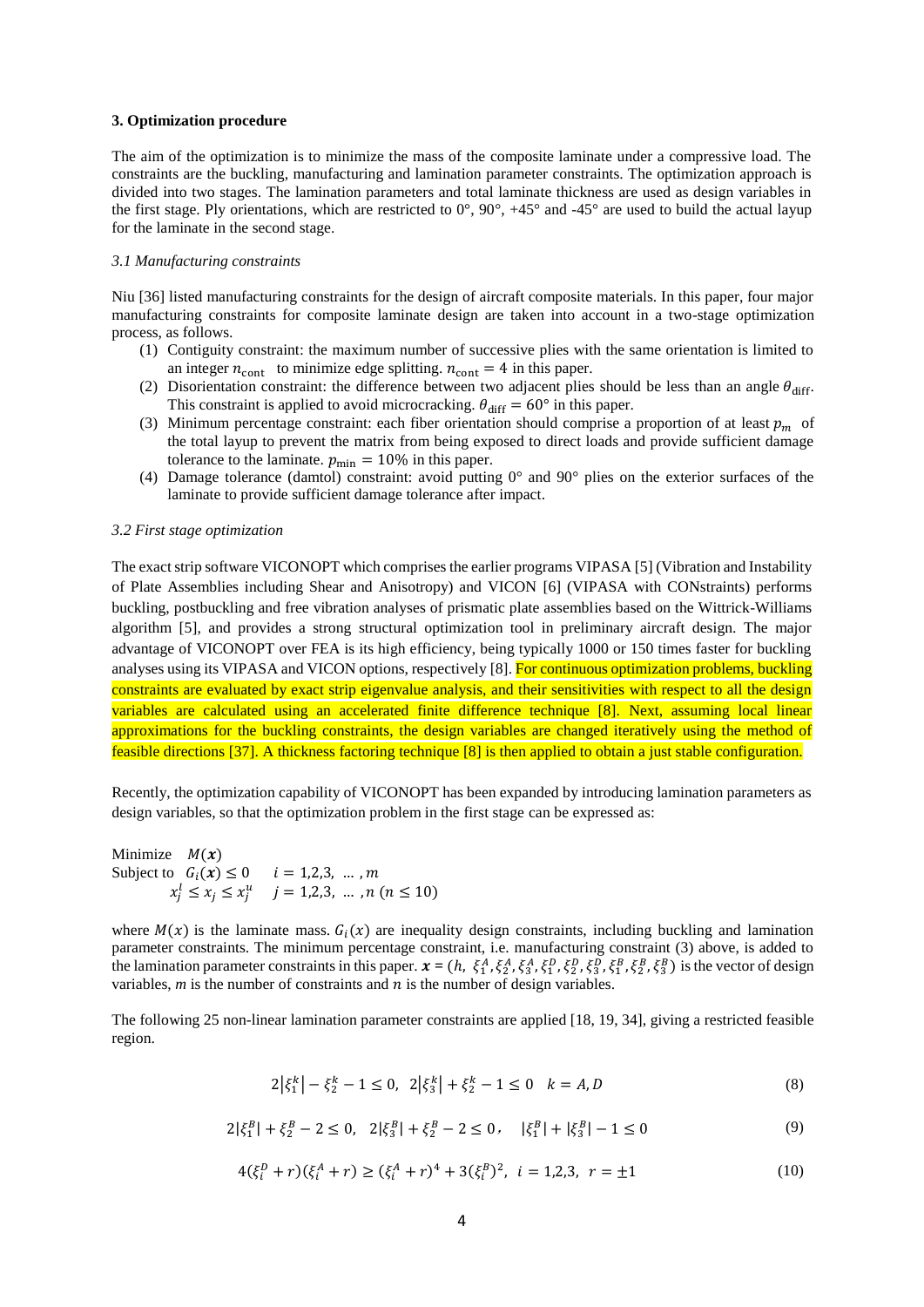$$
16(2\xi_1^D + r\xi_2^D + rs)(2\xi_1^A + r\xi_2^A + rs) \ge (2\xi_1^A + r\xi_2^A + rs)^4 + 12(2\xi_1^B + r\xi_2^B)^2,
$$
  
\n
$$
r = \pm 1, \quad s = 1, -3
$$
\n(11)

$$
16(2\xi_3^D + r\xi_2^D + rs)(2\xi_3^A + r\xi_2^A + rs) \ge (2\xi_3^A + r\xi_2^A + rs)^4 + 12(2\xi_3^B + r\xi_2^B)^2,
$$
  
\n
$$
r = \pm 1, \quad s = 1, -3
$$
 (12)

$$
4(\xi_1^D + r\xi_3^D + s)(\xi_1^A + r\xi_3^A + s) \ge (\xi_1^A + r\xi_3^A + s)^4 + 3(\xi_1^B + r\xi_3^B)^2, \ r = \pm 1, \ s = \pm 1
$$
 (13)

The lamination parameter constraints of Equations (8-13) are implemented by using a penalty function method. It is noted that the feasible region is convex [18] and that the constraints of Equations (8-13) are satisfied if all the lamination parameters  $\xi_j^k$  are set to zero. Thus when any of the constraints is violated, all the lamination parameters  $\xi_j^k$  and laminate thicknesses h are multiplied by a scalar  $\alpha$  ( $0 < \alpha < 1$ ) so that the most critical constraint is just satisfied, converting an infeasible configuration to an artificial just feasible one. In the stiffness matrix calculations, reducing the thickness  $h$  to  $\alpha h$  makes the infeasible configuration unattractive by giving it an artificially low stiffness which tends to violate the buckling constraints. However, the laminate thickness  $h$  is not reduced in the mass calculations so the infeasible configuration will not have an artificially attractive objective function. Details of this process can be found in [34].

When giving the percentage of each ply orientation a minimum value  $p_{\text{min}}$ , the feasible region of the lamination parameters is further restricted. Because the number of plies of each orientation is directly related to the in-plane lamination parameters  $\xi_{1,2,3}^A$ , and the contribution of each angle is known as shown in Table 1, the relationship between the number of plies with each orientation and the three lamination parameters  $\xi_{1,2,3}^A$  can be expressed as follows.

$$
n_0 + n_{45} + n_{-45} + n_{90} = n \tag{14}
$$

$$
n_0 - n_{90} = n\xi_1^A \tag{15}
$$

$$
n_0 - n_{45} - n_{-45} + n_{90} = n\xi_2^A \tag{16}
$$

$$
n_{45} - n_{-45} = n\xi_3^A \tag{17}
$$

where the non-negative integers  $n$  and  $n_{\theta}$  represent the total number of plies and the number of plies with orientation  $\theta$ , respectively. The minimum percentage constraint can be expressed as

$$
n_0/n = \xi_1^A/2 + \xi_2^A/4 + 1/4 \ge p_{\min} \tag{18}
$$

$$
n_{90}/n = -\xi_1^A/2 + \xi_2^A/4 + 1/4 \ge p_{\min} \tag{19}
$$

$$
n_{45}/n = -\xi_2^A/4 + \xi_3^A/2 + 1/4 \ge p_{\min} \tag{20}
$$

$$
n_{-45}/n = -\xi_2^A/4 - \xi_3^A/2 + 1/4 \ge p_{\text{min}} \tag{21}
$$

The related lamination parameter constraints are then obtained as

$$
2|\xi_1^A| - \xi_2^A + 4p_{\min} - 1 \le 0, \ 2|\xi_3^A| + \xi_2^A + 4p_{\min} - 1 \le 0 \tag{22}
$$

Table 1 Contribution of each ply orientation to the in-plane lamination parameters.

|                                       | $\xi_1^A$ | $\xi_2^A$ | ς Α<br>> 3 |
|---------------------------------------|-----------|-----------|------------|
| $0^{\circ}$                           |           |           |            |
| $+45^{\circ}$<br>$-45^{\circ}$<br>90° |           | - 1       |            |
|                                       |           | - 1       | - 1        |
|                                       | $-1$      |           |            |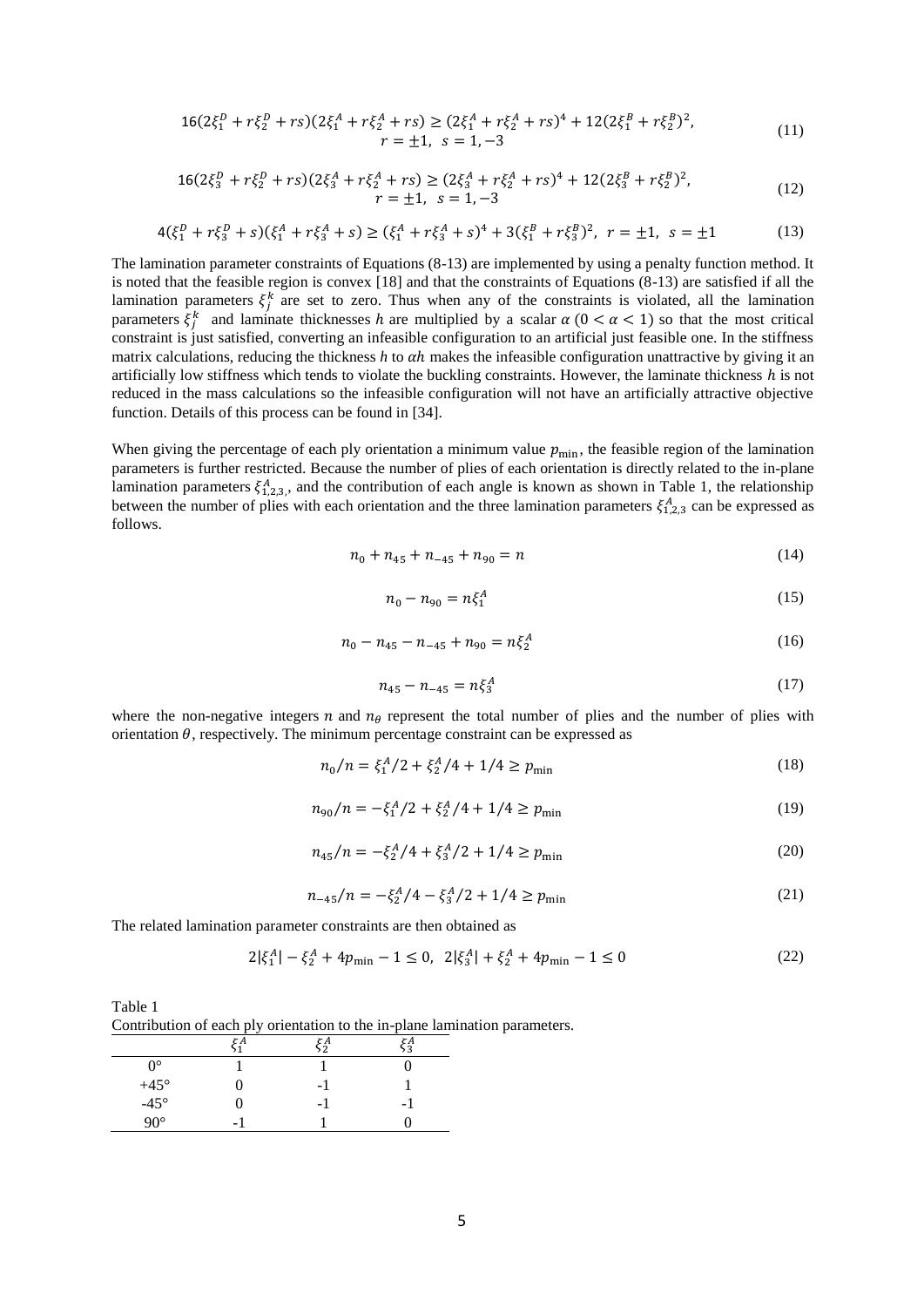Hence,  $\xi_2^A \in [4p_{\min} - 1, 1 - 4p_{\min}]$ . Because of the relationship between  $\xi_{1,2,3}^A$  and  $\xi_{1,2,3}^D$  as illustrated in equation (10),  $\xi_2^D \in [16p_{min}^3 - 1, 1 - 16p_{min}^3]$ . Therefore, the corresponding relationship between  $\xi_{1,2,3}^D$  for symmetric laminate (i.e.  $\xi_{1,2,3}^B = 0$ ) are changed as

$$
2|\xi_1^D| - \xi_2^D + 16p_{\min}^3 - 1 \le 0, \ 2|\xi_3^D| + \xi_2^D + 16p_{\min}^3 - 1 \le 0 \tag{23}
$$

Feasible regions for  $\xi_{1,2,3}^A$  and  $\xi_{1,2,3}^D$  are shown in Figs. 1 and 2, respectively. The triangular regions with the dashed lines represent the previous feasible regions given by equation (8). In this paper,  $p_{\text{min}}$  is required to be 0.1 and when the minimum percentage constraint is added, these triangles are reduced to the smaller triangles surrounded by the solid lines. It is seen that the area of the feasible regions of  $\xi_{1,2,3}^A$  is reduced by 64% while those of  $\xi_{1,2,3}^D$ are reduced by only about 3%.



Fig. 1. Restricted feasible regions of lamination parameters  $\xi_{1,2,3}^A$ , when considering the minimum percentage constraint  $p_{\text{min}} = 0.1$ .



Fig. 2. Restricted feasible regions of lamination parameters  $\xi_{1,2,3}^D$  for symmetric laminate, when considering the minimum percentage constraint  $p_{\text{min}} = 0.1$ .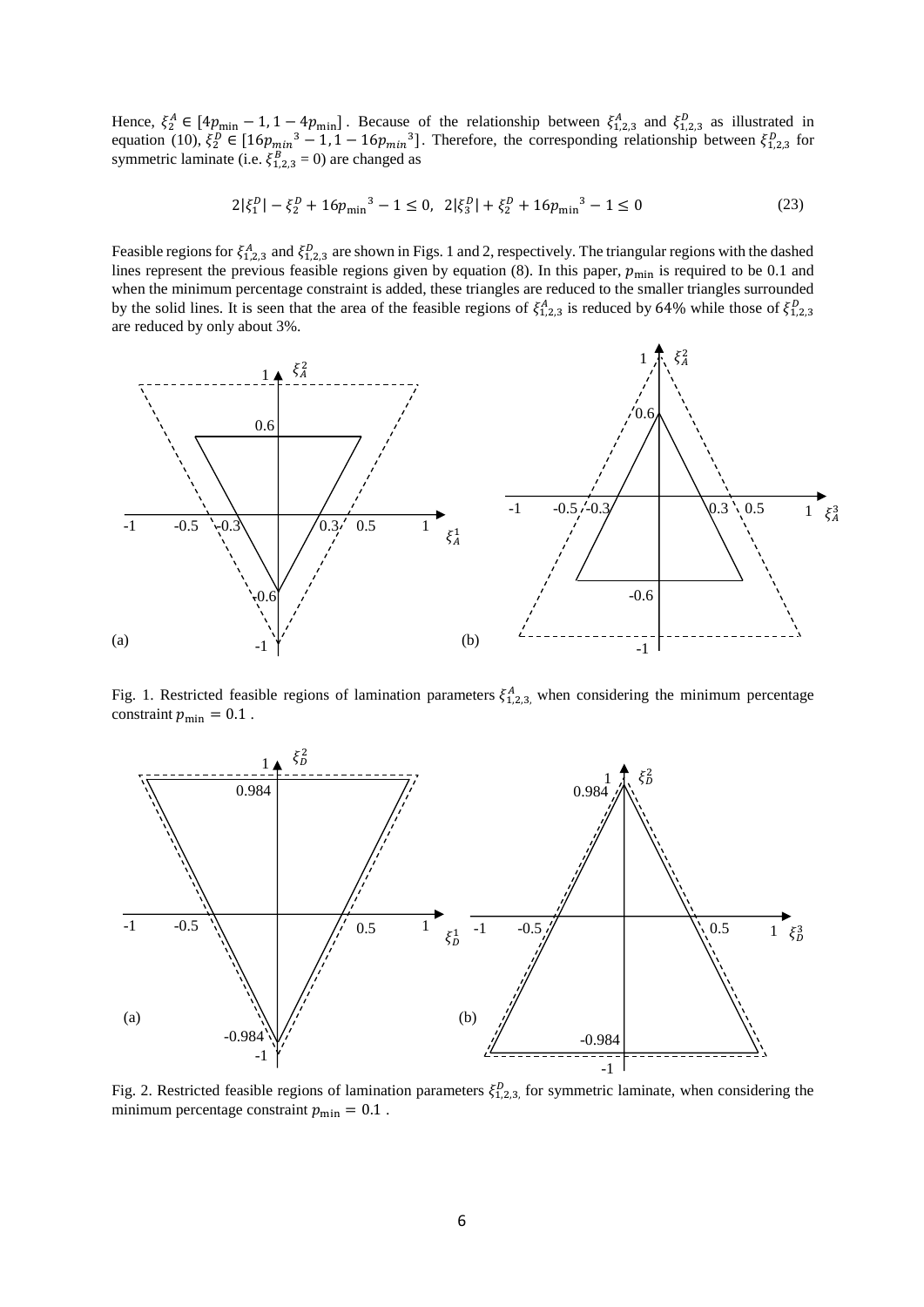

Fig. 3. An illustrative branch and bound decision tree for optimizing two plies.

# *3.3 Second stage optimization*

After the first stage, the optimized laminate thickness *h* is rounded to the nearest integer multiple  $nh_p$  of the ply thickness  $h_p$ , and the optimized lamination parameters are used as target values in the second stage. The aim of this second stage is a layup to match the target values as closely as possible, with logic-based methods and the most popular technique GAs both having this ability to search the layup.

# *3.3.1 Logic-based method*

The logic-based method is a combination of the branch and bound method and a global layerwise technique. In the branch and bound method, branches (i.e. choice options) constitute the decision tree of which the size (i.e. the number of level) is dependent on the numbers of plies to be optimized. The structure of a decision tree which only considers two plies is shown in Fig. 3. As the problem size increases, the search time tends to grow dramatically, for example a decision tree with 16 levels potentially has  $4^{16}$  possibilities to search. Therefore, the global layerwise technique is developed to improve the efficiency of the branch and bound process. The objective function  $\Gamma$  is obtained by calculating the difference between the target lamination parameters given by VICONOPT and the actual lamination parameters related to the chosen ply orientations as follows.

$$
\Gamma = \sum_{i=1}^{3} \sum_{j=A}^{A,B,D} w_j \left| \xi_{i(actual)}^j - \xi_{i(target)}^j \right| \tag{24}
$$

where  $w_{A,B,D}$  are weighting factors,  $\xi_{1,2,3(target)}^{A,B,D}$  are the target lamination parameters obtained in the first stage, and  $\xi_{1,2,3(actual)}^{A,B,D}$  are the actual lamination parameters for the chosen layup.

The branching process can predict the route to proceed with in the next level of the decision tree by considering bounds on the achievable values of the objective function. The aim is to opt for a branch which is close to the target value of the lamination parameters. If  $\Gamma$  is lower than that of the previous best solution, the chosen layup is saved as the incumbent solution. The bounding process is used to discard the branches which cannot improve on the objective function of the incumbent solution or which violate constraints (e.g. manufacturing constraints, balanced constraint, symmetric constraint). Thus the process operates most efficiently on small problems or when there is a good incumbent solution.

To obtain good incumbent solutions as quickly as possible in the process, the global layerwise technique is employed to accelerate the search. This technique has 3 nested loops: cycle, pass and case, as shown in Figs. 4 and 5. The process is illustrated in Fig. 4 using an example of an 8 ply laminate. For each case, the plies available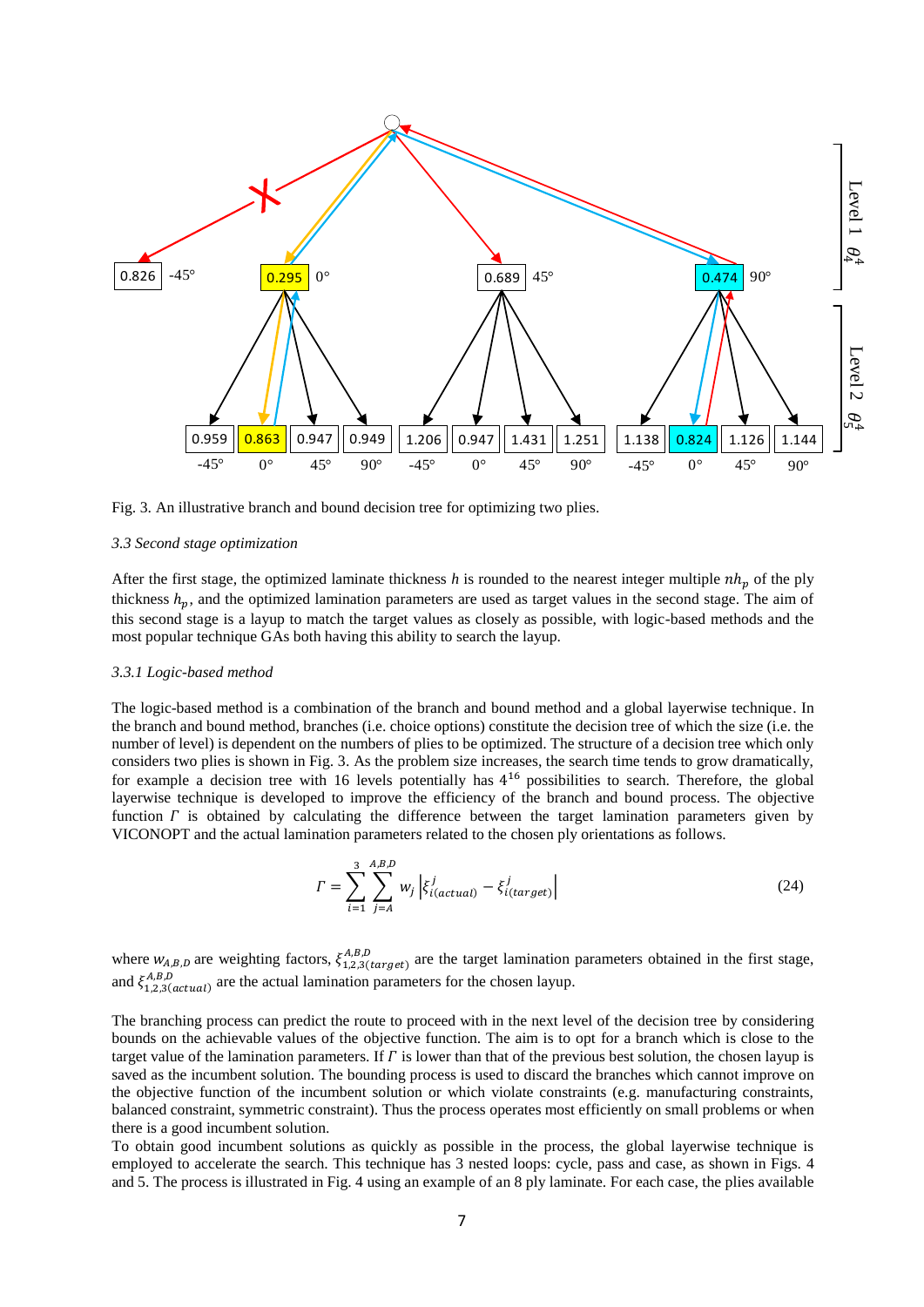for selection by the branch and bound method are shown in bold, and the optimization starts from an arbitrary layup  $(\theta_1^0, \theta_2^0, \theta_3^0, \theta_4^0, \theta_5^0, \theta_6^0, \theta_7^0, \theta_8^0)$ . The ply orientations are optimized successively, working inwards from the outer plies which make the most important contributions to the out-of-plane lamination parameters  $\xi_{1,2,3}^D$ . In the first cycle, two plies are optimized at once. In the first case of the first pass of the first cycle the two outermost plies are optimized to become  $(\theta_1^1, \theta_8^1)$ . The newly optimized layup is then used as starting layup for the second case where the solution is  $(\theta_2^1, \theta_7^1)$ , and so on. When the innermost plies  $(\theta_4^1, \theta_5^1)$  are obtained, the first pass of the first cycle is completed and a second pass of the first cycle is made until no further changes are made. In the second cycle, 4 plies are optimized at once, again with the process being repeated until the value of  $\Gamma$  cannot be reduced. The number of variable plies in the third cycle is 6 (or fewer), while all the plies are optimized in the final cycle. (For brevity in Fig. 4, two passes are shown in cycle 2, but only one pass for the other cycles.) Therefore, the branch and bound method initially optimizes the layup by searching a small decision tree meaning that very low values of  $\Gamma$  can be obtained quickly during the first few cycles. Subsequently, when searching lager numbers of plies, the previous incumbent value of  $\Gamma$  is used in the bounding process, enabling many branches to be discarded without being explored. Therefore, optimized stacking sequences can be obtained efficiently.

During each case, after a new incumbent layup has been chosen or it has been shown that the currently chosen branch cannot improve on the objective function no matter which lower branches are chosen, the remaining branches in the decision tree must subsequently be explored (to seek better solutions) or discarded (if they cannot improve on the incumbent solution) in order to prove global optimality. An example is given to illustrate this backtracking process. Suppose the branch and bound process is working on the fourth case of the first pass of the first cycle as shown in Fig. 4, of which the decision tree is shown in Fig. 3. The required lamination parameters are  $\xi_1^A = 0.27$ ,  $\xi_2^A = 0.2$ ,  $\xi_3^A = -0.08$ ,  $\xi_1^D = -0.09$ ,  $\xi_2^D = -0.12$ ,  $\xi_3^D = -0.44$ ,  $\xi_1^B = 0.1$ ,  $\xi_2^B = 0.8$ ,  $\xi_3^B = 0.1$ , and the incumbent layup before this case is  $[-45/45/45/90/90/0/90]$  with the value of  $\Gamma = 1.144$ . The numbers in the boxes at the lowest level of the decision tree are the exact values of  $\Gamma$  for the complete layup. For those at the first level, because the layup has not yet been completed, the numbers are lower bounds for each branch, which are obtained by subtracting the maximum achievable contribution of the remaining levels from the exact value of  $\Gamma$  obtained from the contributions of the preceding levels. For example, for the branch  $0^\circ$  at the first level in Fig. 3, the ply angle at the second level has not been chosen and the provisional value of  $\Gamma$  for the uncompleted layup [-45/45/-45/0/#/0/0/90] is 0.787. The maximum achievable contribution of each of the lamination parameters of the ply at the second level can be obtained by the following equation

| $\begin{bmatrix} \xi_1^k \\ \xi_2^k \\ \xi_3^k \end{bmatrix} = \left  \int_{-h/8}^0 Z^k \, dz \right , k = A, B, D, \begin{cases} Z^A = 1/h \\ Z^B = 4z/h^2 \\ Z^D = 12z^2/h \end{cases}$ |                   |  |
|-------------------------------------------------------------------------------------------------------------------------------------------------------------------------------------------|-------------------|--|
|                                                                                                                                                                                           | $Z^D = 12z^2/h^3$ |  |

| Cycle      | $\theta$                |                           |                    |                         |                         | 2                       | 2                       | 2                             | 2                       | 3            | 3                       | 4                          |
|------------|-------------------------|---------------------------|--------------------|-------------------------|-------------------------|-------------------------|-------------------------|-------------------------------|-------------------------|--------------|-------------------------|----------------------------|
| Pass       | $\theta$                |                           |                    |                         | 1                       |                         | 1                       | $\overline{2}$                | $\overline{2}$          | 1            |                         |                            |
| Case       | $\theta$                |                           | 2                  | 3                       | $\overline{4}$          | 5                       | 6                       | 7                             | 8                       | 9            | 10                      | 11                         |
| Var. plies | 2                       | $\overline{2}$            | $\overline{2}$     | 2                       | $\overline{2}$          | 4                       | 4                       | 4                             | 4                       | 6            | $\overline{2}$          | 8                          |
| Ply1       | $\theta_1^0$            | $\boldsymbol{\theta_1^1}$ | $\theta_1^1$       | $\theta_1^{\mathbf{1}}$ | $\theta_1^1$            | $\overline{\theta_1^5}$ | $\overline{\theta_1^5}$ | $\boldsymbol{\theta}_1^7$     | $\theta_1^7$            | $\theta_1^9$ | $\theta_1^9$            | $\theta_1^{11}$            |
| Ply2       | $\overline{\theta}^0_2$ | $\theta_2^0$              | $\theta_2^2$       | $\overline{\theta_2^2}$ | $\overline{\theta_2^2}$ | $\theta_2^5$            | $\overline{\theta_2^5}$ | $\boldsymbol{\theta}_2^7$     | $\overline{\theta}^7_2$ | $\theta_2^9$ | $\overline{\theta}^9_2$ | $\theta_2^{11}$            |
| Ply3       | $\theta_3^0$            | $\theta_3^0$              | $\theta_3^0$       | $\theta_3^3$            | $\theta_3^3$            | $\theta_3^3$            | $\theta_3^6$            | $\theta_3^6$                  | $\theta_3^8$            | $\theta_3^9$ | $\theta_3^9$            | $\theta_3^{11}$            |
| Ply4       | $\overline{\theta_4^0}$ | $\theta_4^0$              | $\bar{\theta}_4^0$ | $\theta_4^0$            | $\theta_4^4$            | $\theta_4^4$            | $\theta_4^6$            | $\theta_4^6$                  | $\theta_4^8$            | $\theta_4^8$ | $\theta_4^{10}$         | $\overline{\theta_4}^{11}$ |
| Ply5       | $\overline{\theta_5^0}$ | $\theta_5^0$              | $\theta_5^0$       | $\overline{\theta_5^0}$ | $\theta_5^4$            | $\theta_5^4$            | $\theta_5^6$            | $\theta_5^6$                  | $\theta_5^8$            | $\theta_5^8$ | $\theta_5^{10}$         | $\theta_5^{11}$            |
| Ply6       | $\theta_6^0$            | $\theta_6^0$              | $\bar{\theta}^0_6$ | $\theta_6^3$            | $\overline{\theta_6^3}$ | $\theta_6^3$            | $\theta_6^6$            | $\theta_6^6$                  | $\theta_6^8$            | $\theta_6^9$ | $\overline{\theta_6}^9$ | $\overline{\theta^{11}_6}$ |
| Ply7       | $\theta_7^0$            | $\theta_7^0$              | $\theta^2$         | $\theta_7^2$            | $\theta_7^2$            | $\theta_7^5$            | $\theta_7^5$            | $\boldsymbol{\theta}_7^7$     | $\theta_7^7$            | $\theta_7^9$ | $\overline{\theta_7}^9$ | $\theta_7^{11}$            |
| Ply8       | $\theta_8^0$            | $\boldsymbol{\theta^1_8}$ | $\theta_8^1$       | $\theta_8^1$            | $\theta_8^1$            | $\theta_8^5$            | $\theta_8^5$            | $\pmb{\theta}^7_{\mathbf{8}}$ | $\theta_8^7$            | $\theta_8^9$ | $\theta_8^9$            | $\theta_8^{11}$            |
|            |                         |                           |                    |                         |                         |                         |                         |                               |                         |              |                         |                            |

Fig. 4. Application of the global layerwise technique to optimization of an 8 ply laminate.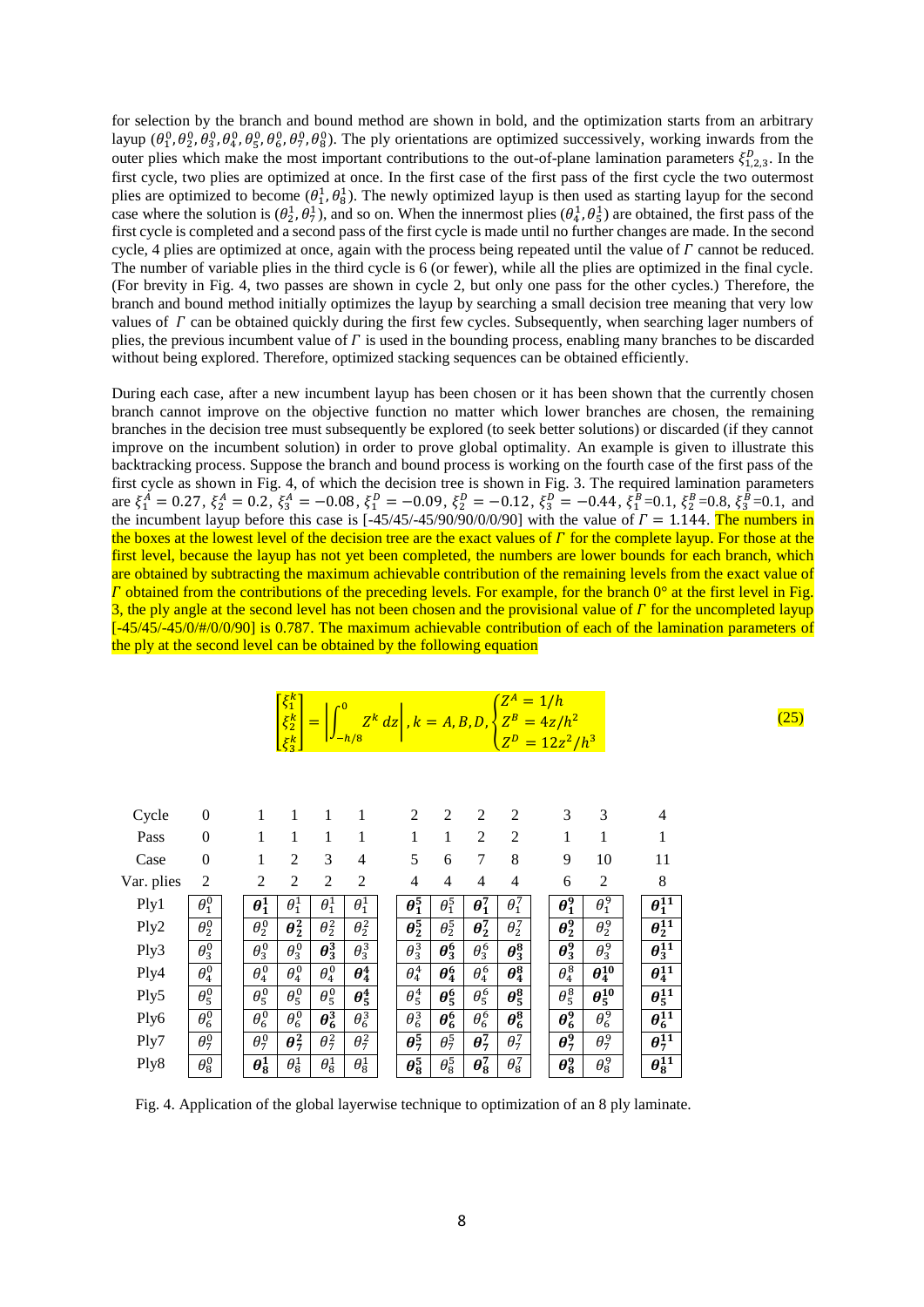

Fig. 5. Flow chart of logic-based method.

Hence, the maximum achievable contributions of the ply at the second level are summed to 0.492, and the lower bound for the  $0^{\circ}$  branch at the first level is obtained as  $0.787 - 0.492 = 0.295$ . Actually, this lower bound cannot be reached because the maximum contributions of each lamination parameter cannot be achieved simultaneously, but it can be used as a conservative limit. As can be seen from the decision tree, the branch 0° (whose lower bound 0.295 is the lowest) is chosen at the first level in the initial search (see the yellow arrows and boxes). Then at the second level the best layup  $0^{\circ}/0^{\circ}$  is chosen, and the incumbent value of  $\Gamma$  decreases to 0.863 which is used as a new upper bound in the process. Then the backtracking process starts to check the remaining branches. The second best branch 90° at the first level is explored first (see the blue arrows and boxes), and a better layup 90°/0° is then found at the second level enabling the incumbent value of  $\Gamma$  to be decreased to 0.824. This is lower than the lower bound 0.826 of branch -45° at the first level, indicating that better incumbent solutions cannot be found on this branch no matter which lower branches are chosen. Hence it can be discarded directly (see the red arrows) without being explored further, thus improving the efficiency of the process. Finally the backtracking process completes searching the branch 45° and its lower branches without finding a better layup, so that the layup 90°/0° is proved to be the global optimum in the current case.

Compared with stochastic search methods, the method presented herein is more reliable for finding a global optimum, because it logically searches all the possibilities of the stacking sequence. Often optimal results can be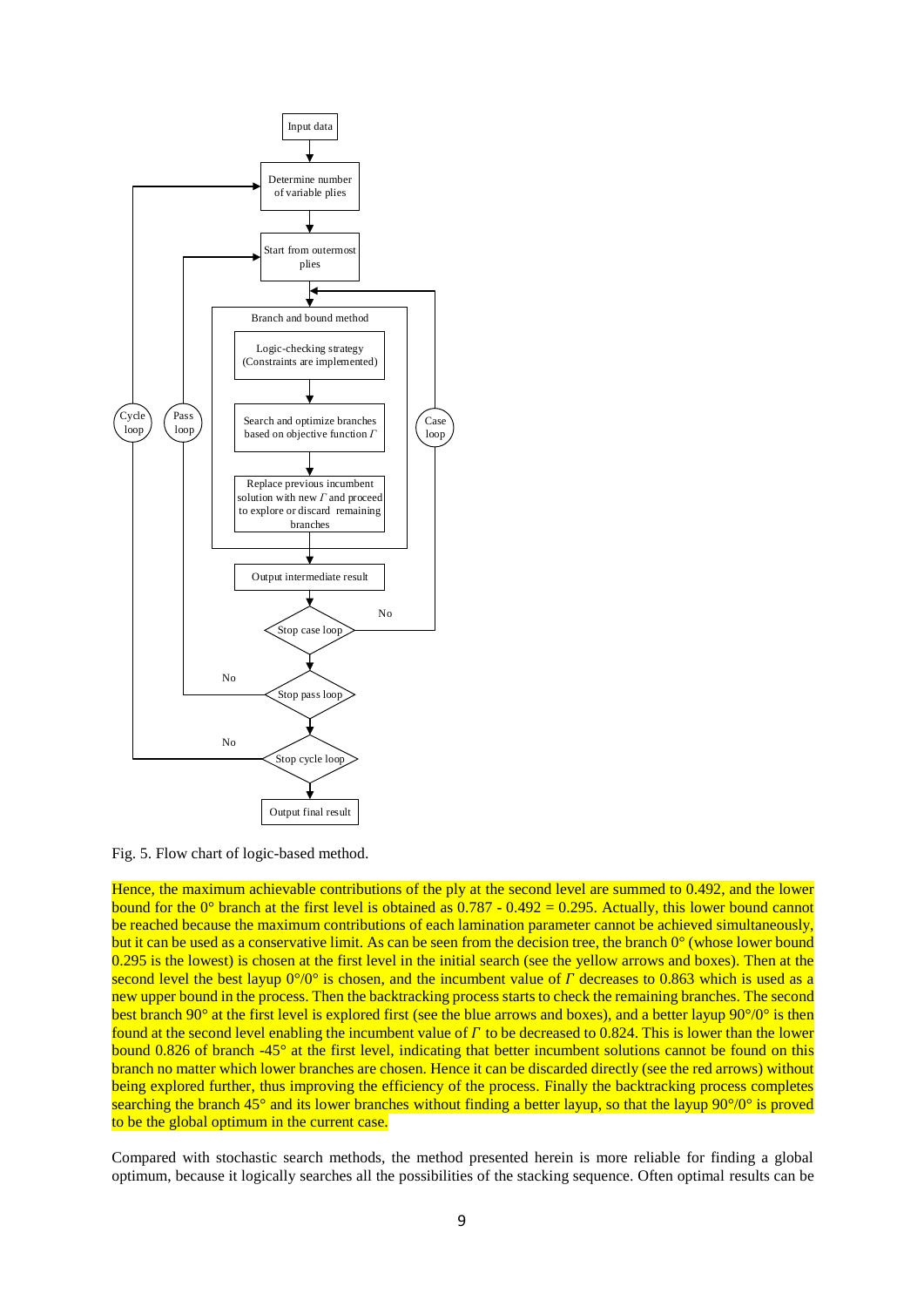obtained at an early stage even for the panels with large number of plies. However, it takes a long time to prove optimality for panels with a large number of plies since the decision trees in later cycles are very large. Therefore, on large problems it is recommended to apply a stopping criterion such as an acceptably low value of  $\Gamma$  (e.g. 0.2), maximum solution time or the completion of a specific cycle (e.g. 9th cycle)), after which the incumbent solution will be accepted without proving optimality.

## *3.3.2 Addition of constraints*

A logic-based checking strategy is used for implementing constraints in the search process. When adding constraints such as the symmetric constraint, the balanced constraint and the manufacturing constraints in the optimization, this strategy checks and discards any branches violating constraints before every branching decision is made. Therefore, only the branches satisfying the constraints are searched at each level of the decision tree, ensuring that all the intermediate results satisfy the required constraints.

When the layup is required to be symmetric, the branching process is used to find the orientation of each ply in the top half of the laminate, and then the checking strategy will force the symmetrically located ply in the bottom half to have the same orientation, essentially halving the number of levels in the decision tree.

The balanced constraint is implemented by checking the difference between the number of plies which have already been chosen with +45° ( $n_{45}$ ) and those with  $-45°$  ( $n_{-45}$ ) at every level of the decision tree. If the value of  $n_{45} - n_{-45}$  is equal to  $n_{\text{left}}$ , the number of plies left to choose in the current case, all the remaining plies must be set to  $-45^\circ$ . If the value  $n_{45} - n_{-45} = n_{\text{left}} - 1$ , the next ply cannot be set to +45°. Analogous rules apply for -45°. As shown in the examples in Fig. 6, if there are 8 plies in a case and the first 6 plies have already been chosen,  $\theta_4$  is under selection. In Fig. 6(a), two +45° plies and one -45° ply have been chosen and there are only two plies left, so  $\theta_4$  is not allowed to be +45°. In Fig. 6(b)  $\theta_4$  must be set to -45°, owing to the fact that there are already three -45° plies but only one +45° ply with two plies left to choose. This procedure has advantages over a commonly used alternative strategy which combines a +45° ply with a -45° ply as a single design variable, which automatically violating the disorientation constraint, i.e. manufacturing constraint (2) above, and potentially misses the global optimal result. Nevertheless, all possible balanced stacking sequences are searched using this logic-based strategy, so the global optimal layup under the balanced constraint can be achieved.

Four manufacturing constraints are included in the logic-based search through the logic-checking strategy. The contiguity constraint is implemented by checking plies which would constitute an adjacent group with more than  $n_{\text{cont}}$  identical orientations. If such a group is formed the bounding process is forced to discard this choice.

When considering the disorientation constraint, the logic-based strategy checks the already chosen plies which are adjacent to the ply under selection, and discards the choices which would makes the difference with adjacent orientations greater than  $\theta_{diff}$ . For example, in the first case of the third cycle in Fig. 4, if  $\theta_1^9$  has been chosen as +45°, ply 2 is under consideration, and ply 3 has not yet been chosen, the choices for ply 2 are compared with  $\theta_1^9$ and are restricted to  $0^{\circ}$ , +45°, 90°, i.e. the choice  $\theta_2^9 = -45^{\circ}$  is discarded. Suppose  $\theta_2^9$  is chosen to be  $0^{\circ}$ . Then, when ply 3 is being chosen it is necessary to consider  $\theta_2^9$  and  $\theta_4^8$  simultaneously because  $\theta_4^8$  was chosen in the previous case and is fixed in this case. So if  $\theta_4^8$  is 90°,  $\theta_3^9$  can only become -45° or +45°.

| $\theta_1$ (0°)            | $\theta_1$ (-45°)            |
|----------------------------|------------------------------|
| $\theta_2$ (45°)           | $\theta_2(0^\circ)$          |
| $\theta_3$ (90°)           | $\theta_3$ (45°)             |
| I<br>$\theta _{4}$         | —<br>$\theta _{4}$           |
| $\theta_{5}$               | $\theta_{5}$                 |
| $\theta_6$ (-45°)          | $\theta_6$ (-45°)            |
| $\theta$ <sub>7</sub> (0°) | $\theta$ <sub>7</sub> (-45°) |
| $\theta_8$ (45°)           | $\theta_8$ (90°)             |
|                            |                              |
| (a)                        | (b)                          |

Fig. 6. Checking strategy for balanced constraint. (a)  $\theta_4$  cannot be +45°. (b)  $\theta_4$  must be +45°.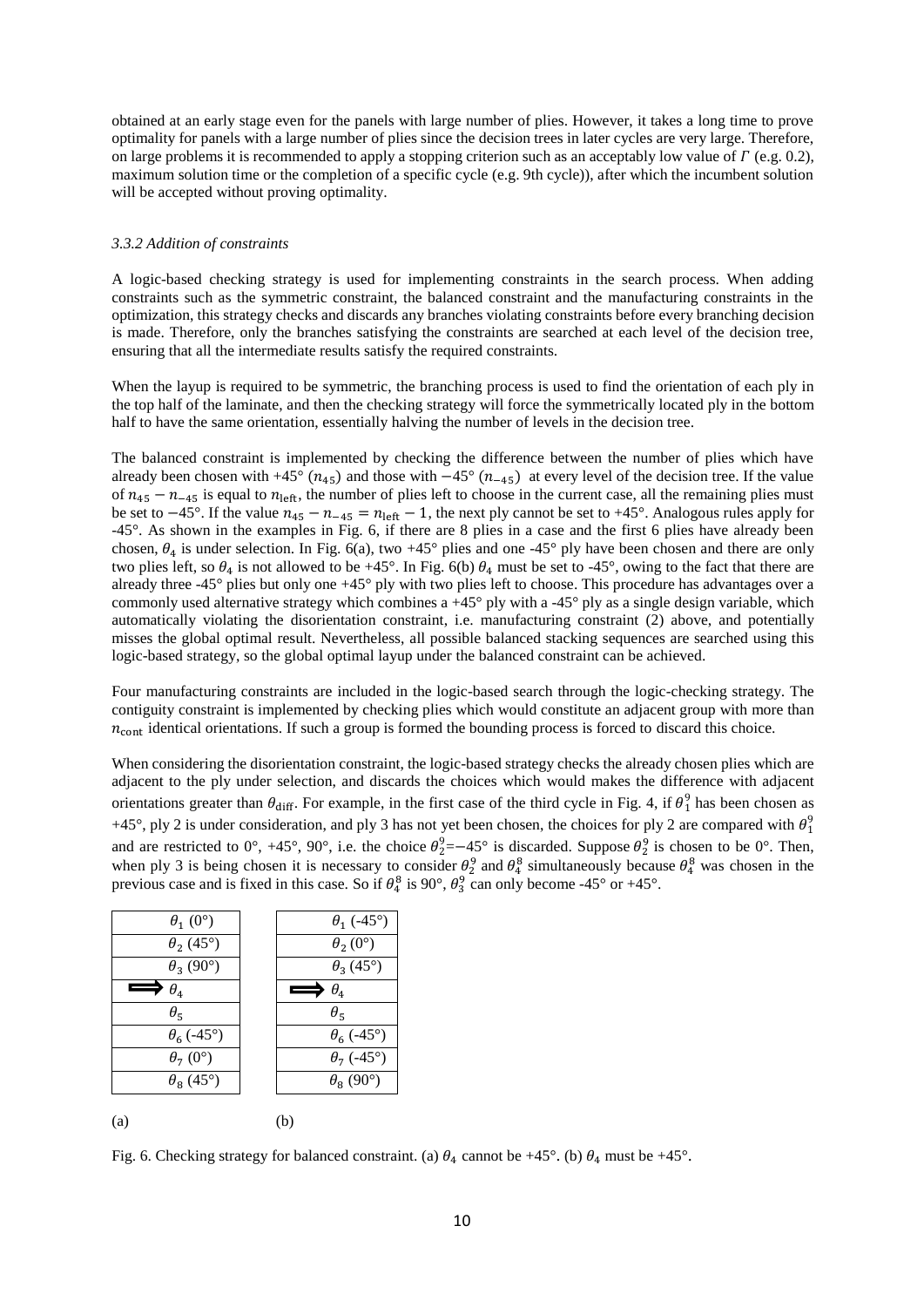As for the minimum percentage constraint, this has been included with the lamination parameters constraints in the first stage. However, to avoid a rare situation where the lamination parameters of the actual layup are located just outside of the feasible region, the minimum percentage constraint is also included in the logic-based search. During the process, the percentage of each angle is calculated every time a new ply orientation is chosen, and results violating this constraint are abandoned.

The damtol constraint is implemented by discarding the 0° and 90° branches when processing with the two outermost plies.

The initial layup for this logic-based method is normally chosen as a multiple of a ply group of  $[-45/0/45/90]$ s, which can constitute laminates with number of plies equal to multiples of eight. For laminates with other numbers of plies, combinations of the following three groups  $[-45/45]$ s, [90 or 0]s, [0] are added at the middle of the laminate. Note that these plies should be placed next to plies with same angle to avoid violating the disorientation constraint. Thus the logic-based search starts with a layup which satisfies all the constraints, ensuring that all the intermediate results and final result satisfy these constraints.

### *3.3.3 Genetic Algorithm*

As the most popular method in layup optimization, GAs based on a stochastic search have also been employed in the second stage as an alternative to the logic-based method in order to make a comparison of the two techniques. The GA used in this paper is composed of the following procedures:

- 1. Generate an initial population of random layups.
- 2. Select individuals for reproduction based on a fitness function.
- 3. Create a new generation through crossover, mutation and permutation [11] operators.
- 4. The balanced constraint is achieved using repair operators (optional).
- 5. The manufacturing constraints are implemented by adding penalty terms to the fitness function (optional).

6. Repeat steps 2-5 until one individual satisfies the stopping criterion.

The stacking sequence of each individual is represented by a string of genes in the chromosome, the values of the genes are 1, 2, 3 and 4, corresponding to ply orientations of  $-45^\circ$ ,  $0^\circ$ ,  $+45^\circ$  and  $90^\circ$ , respectively. The size of the population in this paper is 50 with the roulette wheel method being employed in the selection procedure. The elitism operator is implemented to retain the best 2 individuals for the next generation without being changed. A two-point crossover operator is used with probability of  $p_c = 0.8$ , the probability of mutation per gene is  $p_m = 0.1$ . After mutation, permutation is applied to all chromosomes, randomly selecting two break points in the chromosome and reversing the order of the genes between these two points. The fitness function is formulated as

$$
\Gamma = \left[ \sum_{i=1}^{3} \sum_{j=A}^{A,B,D} w_j \left| \xi_{i(actual)}^j - \xi_{i(target)}^j \right| \right]^{-1} + \alpha + \beta + \delta + \varepsilon \tag{25}
$$

where  $\alpha$ ,  $\beta$ ,  $\delta$  and  $\varepsilon$  are penalty terms for manufacturing constraints (1), (2), (3) and (4), above, respectively. A repair operator which is similar to that of Todoroki and Haftka [38] is employed in this paper to enforce the balanced constraint. The repair operator calculates the difference between the number of +45° plies and -45° plies for each individual. If the difference is even, half of the excess plies (+45 $\degree$  or -45 $\degree$ ) are replaced by plies (-45 $\degree$  or +45°) from innermost excess plies. If the difference is odd, excess plies (+45° or -45°) are replaced by complementary plies (-45° or +45°) until there is only 1 excess ply left, and this ply is then replaced by one at  $0^{\circ}$ or 90°. For the special situations when there is only one +45° or -45° ply and the number of complementary ply is 0, the innermost  $0^{\circ}$  or  $90^{\circ}$  ply is replaced by the relative ply.

# **4. Results and discussion**

Two sets of results are presented here. In the first set, the performance of the proposed two-level layup optimization is demonstrated with the efficiency of the logic-based method used in the second stage illustrated by comparison with a GA. In the second set, the target lamination parameters used in the logic-based method are taken directly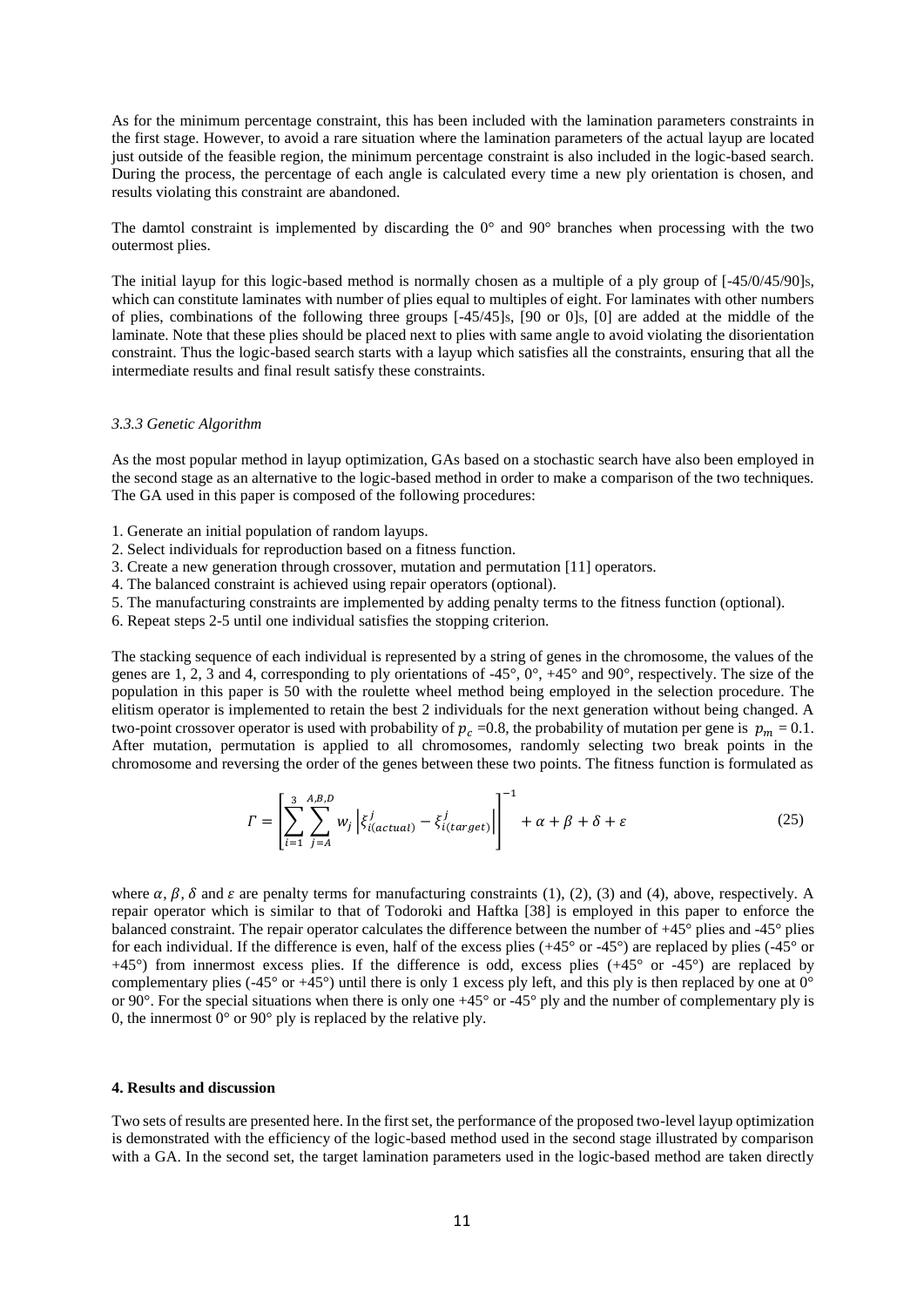from Refs. [39] to further demonstrate the capability of the technique for searching stacking sequences. All the results were obtained on a 4 GHz PC.

# *4.1 Layup optimization of a simply supported rectangular plate*

Firstly, layup optimization results are given for a simply supported rectangular plate loaded in longitudinal compression, the details of which are provided in Table 2. The required buckling load of this plate is  $p_d = 100$  kN, and the lamination parameters relating to the original layup listed at the bottom of the table are  $\xi_1^A = -0.1875$ ,  $\xi_2^A = 0.125$ ,  $\xi_3^A = 0.0625$ ,  $\xi_1^D = -0.5251$ ,  $\xi_2^D = 0.2056$ ,  $\xi_3^D = 0.1643$ ,  $\xi_{1,2,3}^B = 0$ . Different combinations of constraints are imposed on this plate.

Table 3 shows the optimized results from the first stage of the optimization taken from VICONOPT. After the first stage, the buckling loads  $p_c$  of this plate under different constraints are all equal to the design load  $p_d = 100$  kN, and the laminate thicknesses  $h_0$  have reduced to around 3.5 mm allowing the number of plies *n* to reduce from 32 to 28. Therefore, it is clearly seen that 12.5% mass saving are achieved for these problems during the first stage. In the normal case which is not required to be symmetric or balanced, 9 lamination parameters are allowed to vary in the optimization, whereas in the symmetric case,  $\xi_{1,2,3}^B$ =0 are forced to be 0, while  $\xi_3^A$  is forced to be 0 when the plate is required to be balanced. The solution times of VICONOPT for these problems are all less than 1 second.

The lamination parameters listed in Table 3 are used as target values in the second stage optimization where layups under different design requirements are obtained using the logic-based method with all the weighting factors  $W_{A,B,D}$  equal to 1. There are six groups of layups in Table 4, which correspond to the six groups of required lamination parameters in Table 3.

It can be seen from the penultimate column of Table 4 that the global optimum results for all symmetric plates can be obtained within a very short time, usually followed by a longer time to complete the whole search. The exception is example 15 in which the global optimum result is obtained at 6.4 seconds, but a result with value of  $\Gamma = 0.1189$  which is very close to the global optimum result is obtained at 0.38 second.

Table 2

| Properties and dimensions of the example plate.                              |       |
|------------------------------------------------------------------------------|-------|
| $E_1$ (kN/mm <sup>2</sup> )                                                  | 128   |
| $E_2$ (kN/mm <sup>2</sup> )                                                  | 10.3  |
| $G_1$ (kN/mm <sup>2</sup> )                                                  | 6.0   |
| $(kg/mm^3)$                                                                  | 1.0   |
| $v_{12}$                                                                     | 0.3   |
| Length (mm)                                                                  | 150   |
| Width (mm)                                                                   | 100   |
| Ply thickness $(h_p)$ (mm)                                                   | 0.125 |
| Total thickness $(h_0)$ (mm)                                                 | 4.0   |
| 902/45/90/45/-45/902/45/-45/02/45/-45/0/90 ls <sup>-</sup><br>Original layup |       |

Table 3 Stage 1 optimization results.

| Constraints       | $\xi^A$            | $\xi^A$ | $\xi^A$  | $\xi_1^D$ | ξŋ      | $\xi_3^p$                                                                          | $\xi_1^B$ | $\xi_2^B$ | $\xi_5^B$ | n  |     | $p_c / p_d$ time (s) |
|-------------------|--------------------|---------|----------|-----------|---------|------------------------------------------------------------------------------------|-----------|-----------|-----------|----|-----|----------------------|
| Normal            |                    |         |          |           |         | $-0.168$ $-0.0854$ 0.0097 0.0746 $-0.7087$ $-0.0261$ $-0.0072$ $-0.0072$ $-0.0072$ |           |           |           | 28 | 10  | 0.785                |
| Symmetric         |                    |         |          |           |         | $-0.1913 - 0.0612 - 0.0344$ $0.0259 - 0.7922 - 0.0303$                             | $\Omega$  |           | 0         | 28 | 1.0 | 0.559                |
| $Sym+10\%$        |                    |         |          |           |         | $-0.0888 - 0.2551$ $0.0856$ $0.0628 - 0.8113 - 0.0123$                             | $\Omega$  | $\Omega$  | $^{(1)}$  | 28 | 1.0 | 0.502                |
| <b>Balanced</b>   | $-0.1542 - 0.0802$ |         | $\Omega$ |           |         | $0.0299 - 0.8037 - 0.0598 - 0.029$                                                 |           | $-0.029$  | $-0.029$  | 28 | 10  | 0.879                |
| Sym+bal           | $-0.1519 - 0.0621$ |         | $\Omega$ | 0.0437    | $-0.79$ | $-0.0233$                                                                          | $\Omega$  |           | $^{(1)}$  | 28 | 1.0 | 0.395                |
| $Sym + bal + 10%$ | $-0.1196 - 0.0585$ |         | $\theta$ | 0.0483    |         | $-0.721 - 0.0196$                                                                  | $\Omega$  | $\Omega$  | $\theta$  | 28 | 10  | 0.31                 |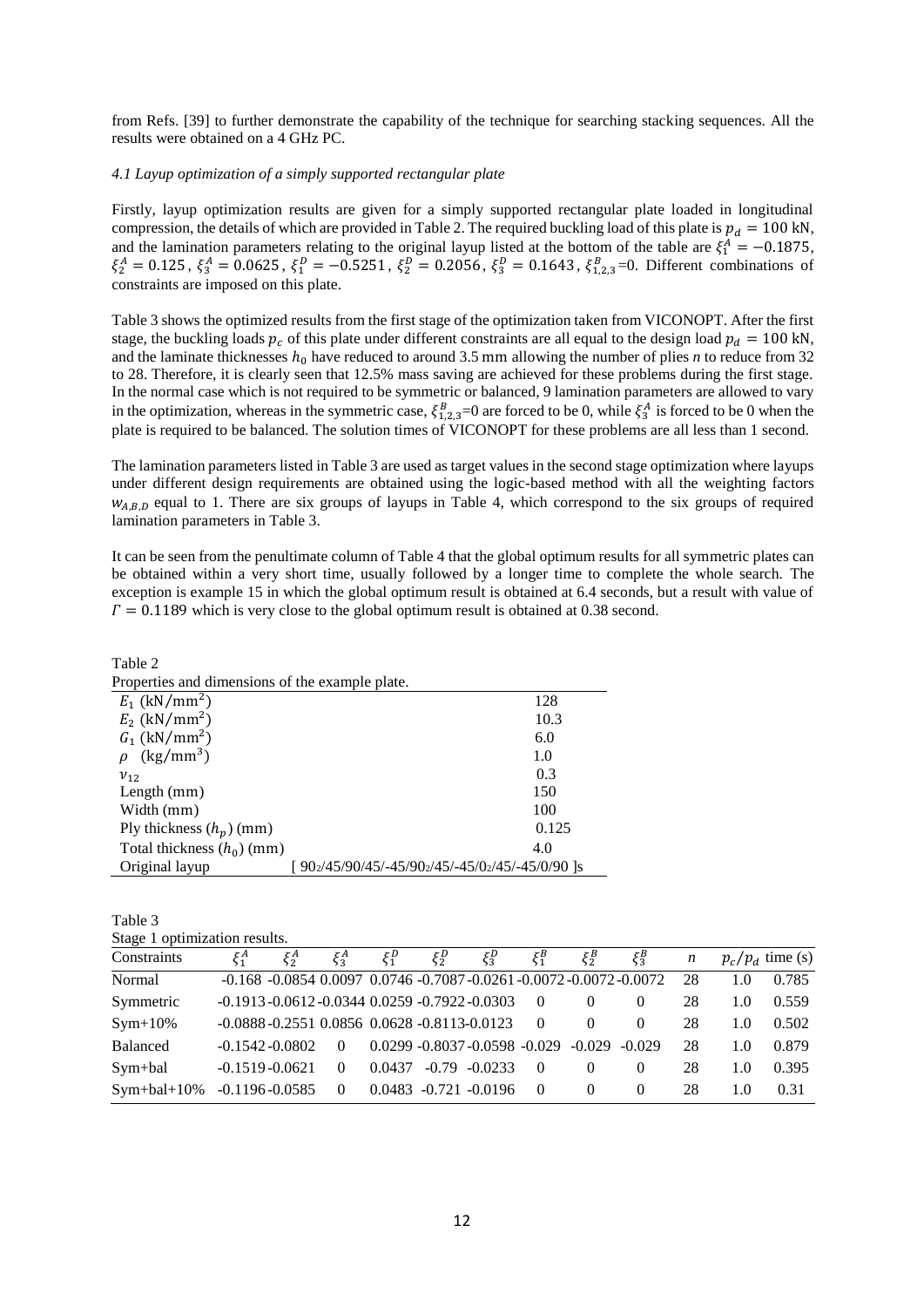Table 4 Stage 2 optimization results obtained from logic-based method.

| Example                 | Constraints                                             | Total  | Layup                                                                                                   | $\Gamma$ | $p_c/p_d$ | Time to          | Total   |
|-------------------------|---------------------------------------------------------|--------|---------------------------------------------------------------------------------------------------------|----------|-----------|------------------|---------|
|                         |                                                         | plies  |                                                                                                         |          |           | optimum          | time    |
|                         |                                                         |        |                                                                                                         |          |           | $\text{soln}(s)$ | (s)     |
| $\mathbf{1}$            | Normal                                                  | 28     | $[-452/45/-45/452/02/45/904/45/905/(0/$<br>$-45)$ <sub>2</sub> /45/-45 <sub>2</sub> /45 <sub>2</sub> ]  | 0.0806   | 1.0       | 4.77             | $3600+$ |
| 2                       | Symmetric                                               | 28     | $[45/-45/45/-45/-45/45/-45/02/905]$ s                                                                   | 0.1729   | 1.0       | 0.52             | 7.1     |
| 3                       | Sym+contiguity                                          | 28     | [45/-452/45/-45/45/0/-45/45/902/0/902]s                                                                 | 0.1768   | 1.0       | 0.31             | 7.4     |
| $\overline{\mathbf{4}}$ | Sym+disorientation                                      | 28     | $[-452/0/454/90/-45/903/-45/0]$ s                                                                       | 0.4705   | 0.97      | 0.12             | 0.95    |
| 5                       | Sym+disorientation                                      | 29     | $[-452/0/454/90/-45/903/-45/02]$ MS                                                                     | 0.4254   | 1.06      | 0.9              | 1.4     |
| 6                       | $Sym+10\%$                                              | 28     | $[45/-453/453/02/-45/90/45/902]$ s                                                                      | 0.0658   | 1.0       | 0.23             | 5.87    |
| 7                       | Sym+10%+contiguity<br>$+$ damtol                        | 28     | $[45/-453/453/02/-45/90/45/902]$ s                                                                      | 0.0658   | 1.0       | 0.29             | 5.3     |
| 8                       | Sym+10%+contiguity<br>+damtol +disorientation           | 28     | $[-452/0/454/90/45/90/-45/90/-45/0]$ s                                                                  | 0.3404   | 0.97      | 0.55             | 0.64    |
| 9                       | Sym+10%+contiguity<br>+damtol +disorientation           | 29     | $[-452/0/454/90/-45/90/45/0/-45/902]$ MS                                                                | 0.33     | 1.08      | 0.23             | 0.91    |
| 10                      | Balanced                                                | 28     | $[-45/45/(45/-45)$ <sub>2</sub> /0/-45/0/45/90 <sub>7</sub> /0 <sub>2</sub> /90/<br>452/-45/45/-453/45] | 0.0892   | 1.0       | 3.76             | $3600+$ |
| 11                      | Sym+bal                                                 | 28     | $[-45/45/-45/452/-45/0/45/-45/90/0/903]$ s                                                              | 0.0984   | 1.0       | 0.23             | 5.95    |
| 12                      | Sym+bal+contiguity                                      | 28     | $[-45/45/-45/452/-45/0/45/-45/902/0/902]$ s 0.1115                                                      |          | 1.0       | 0.29             | 6.34    |
| 13                      | Sym+bal+disorientation                                  | $28\,$ | $[-452/0/454/90/-45/903/-45/0]$ s                                                                       | 0.3828   | 0.97      | 0.19             | 0.9     |
| 14                      | Sym+bal+disorientation                                  | 29     | $[-452/0/454/90/-45/903/-45/02]$ MS                                                                     | 0.3776   | 1.07      | 0.97             | 1.59    |
| 15                      | $Sym+bal+10\%$                                          | 28     | $[45/-45_2/45_2/-45/0/-45/0/90_4/45]$ s                                                                 | 0.112    | 1.0       | 6.4              | 9.06    |
| 16                      | $Sym+bal+10\%$<br>+contiguity+damtol                    | 28     | $[45/-45_2/45_2/-45/0/-45/0/90_4/45]$ s                                                                 | 0.112    | 1.0       | 0.30             | 6.55    |
| 17                      | $Sym+bal+10\%$<br>+contiguity+damtol<br>+disorientation | 28     | $[-452/0/454/90/-45/903/-45/0]$ s                                                                       | 0.3307   | 0.97      | 0.49             | 1.01    |
| 18                      | $Sym+bal+10\%$<br>+contiguity+damtol<br>+disorientation | 29     | $[-452/0/454/90/-45/903/-45/02]$ MS                                                                     | 0.2853   | 1.07      | 0.69             | 1.37    |

As the problem size increases, the total searching time will be longer, for example, as the number of layers of the normal case is double of these symmetric cases, around  $4 \times 10^{28}$  new possibilities are added to the normal case. A promising result is obtained at 4.77 seconds but it cannot be guaranteed as the global optimum result until the whole search is completed which takes more than 1 hour. Therefore, the search is forced to stop after the 9th cycle in this paper (around 90 seconds), because a very low value of  $\Gamma$  can be obtained early in the first few cycles, and the time for completing the decision tree search starts increasing dramatically at this point, being around 9 seconds, 80 seconds and 1200 seconds in the 8th, 9th and 10th cycles, respectively. Nevertheless, for practical design, the search can be stopped as soon as an acceptable result is found.

The contiguity, disorientation and damtol constraints are only introduced in the second stage. Owing to the nature of thecontiguity and damtol constraints, they only make minimal changes to the stacking sequence, and hence have only a small impact on the buckling load.

Fig. 7 shows the difference between the actual lamination parameters and the target values corresponding to the 18 examples listed in Table 4. It is clearly seen that the differences are quite small as values of *Γ* are around 0.1 except when adding the disorientation constraint which cause a bad mismatch on  $\xi_2^D$ . Fig. 8 compares the actual lamination parameters of examples 15, 16 and 17 against the target lamination parameters in the lamination parameters space. Target lamination parameters are represented by a blue circle. As examples 15 and 16 have the same actual lamination parameters they are both represented by red crosses, while the actual lamination parameters of example 17 are represented by black crosses. It can be seen that these three examples have same  $\xi_{1,2,3}^A$ , which means that the three examples under different manufacturing constraints have same number of plies for each angle, hence the difference between these cases are caused only by the stacking sequences. The distances between the actual lamination parameters and target values for the  $\xi_{1,2,3}^A$  are small. As can be seen from Figs. 8 (c) and (d), the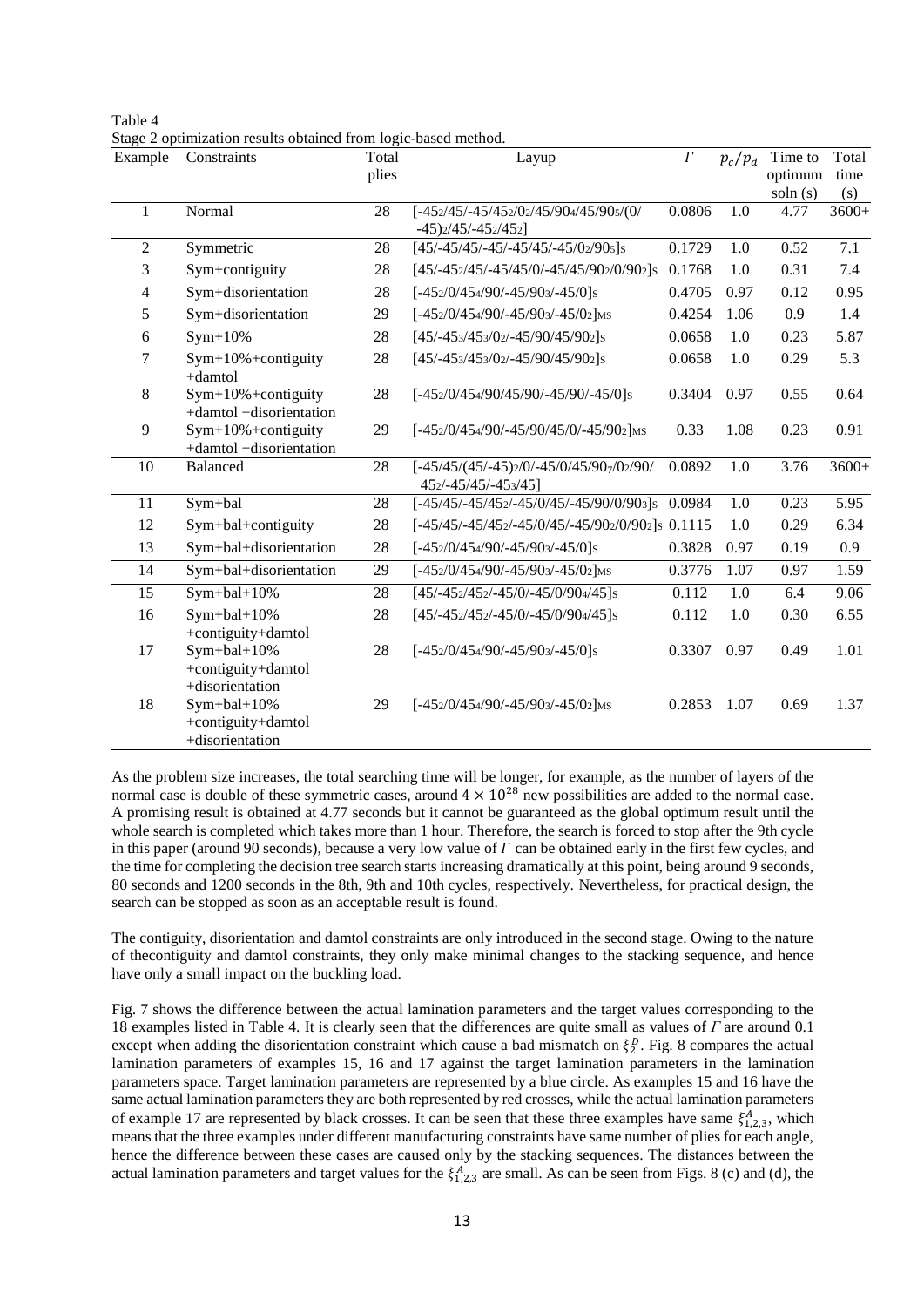contiguity and damtol constraints have no effect on the stacking sequence in example 16 and very good matches are achieved for the out-of-plane lamination parameters. However, the disorientation constraint which introduces more limitations in choosing the stacking sequences makes the  $\xi_2^D$  far from the target in example 17.

Because the disorientation constraint significantly reduces the search space, the total searching time for examples under the disorientation constraint is around 1 second which is much shorter than the other examples as shown in Table 4. However the presence of the disorientation constraint makes it quite easy to violate the buckling constraint. The buckling loads  $p_c$  for the examples which involve the use of the disorientation constraint are slightly lower than the design load  $p_d$ , and so these examples were re-run with the number of plies increased to 29, which increased  $p_c$  by around 10% and thus satisfied the buckling constraint. Note that some examples in Table 4 have identical optimal layups but different values of *Γ* due to their different target values of lamination parameters.

As shown in Table 5, four symmetric examples listed in Table 4 were re-run using GAs in order to make a direct comparison with the logic-based method in optimizing stacking sequences. Since GAs search randomly for each run, each GA was run 10 times for each example to guarantee the reliability of these comparisons. The times for



Fig. 7. The difference between the target lamination parameters and actual lamination parameters for the 18 cases.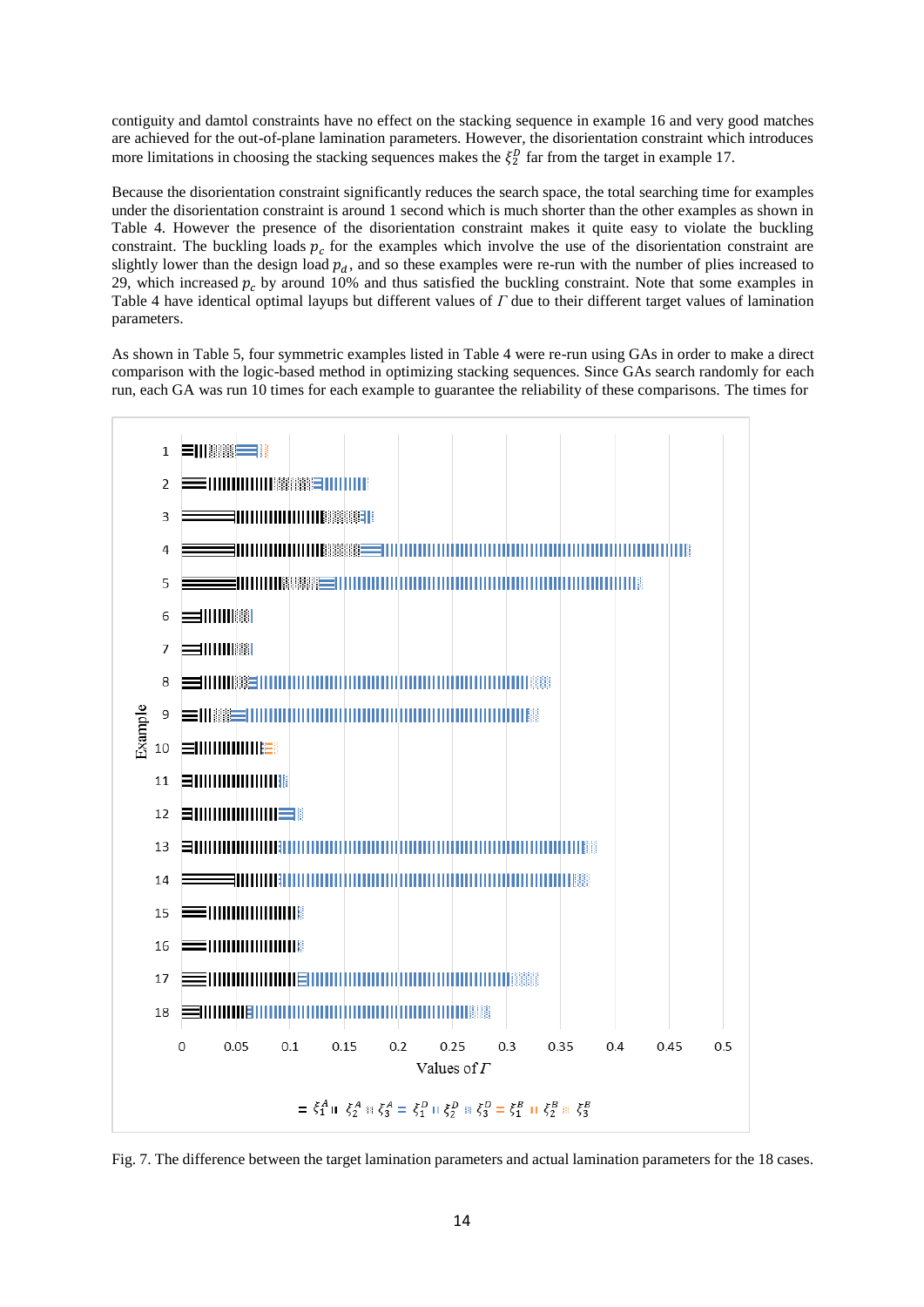

Fig. 8. Plot of actual lamination parameters against the target lamination parameters on lamination parameters space.

obtaining the optimal result for each run are listed from the best to the worst in Table 5. It is observed that the GA almost always takes longer to find the global optimal result and is only faster than the logic-based method in one case. In the last column of Table 5, as discussed above, the disorientation constraint makes the total searching time shorter for the logic-based method as more branches can be discarded logically. However, it causes longer solution times for GAs, because the disorientation constraint can be easily violated by the crossover and mutation operators of GAs during its stochastic search. A comparison between the solution times for the logic-based method and the best 5 GAs for the symmetric case is shown in Fig. 9 (a), where the blue circle represents the global optimal result obtained from the logic-based method and the triangle in other colors represent the global optimal results given by the GAs. It can be seen that the best GA run (shown in red) obtains the optimal result at 0.37 second which is faster than the logic-based method, but before this time point, the logic-based method found intermediate solutions quicker than all the GAs. Note that the end of the blue line indicates the end of the logic-based search during which all the possible layups have been logically searched, confirming that the global optimal result has been obtained. However, although all the GAs eventually found the same result, they could not confirm its optimality. Table 5 shows that the remaining 5 GAs (not shown in Fig. 9 (a)) took a very long time to find the global optimal result. This is because these runs obtained a layup [45/-45/(-45/45)<sup>2</sup>/0/-45/45/90<sup>2</sup>/0/902]s with *Γ*=0.17684 or a layup [(-45/45)3/45/0/90/-45/0/903]<sup>S</sup> with *Γ* =0.1784 at an early stage. These *Γ* are close to the optimal value, but the corresponding layups are far away from the optimum layup, and it subsequently took a long time for the GAs to move away from these local optimum results.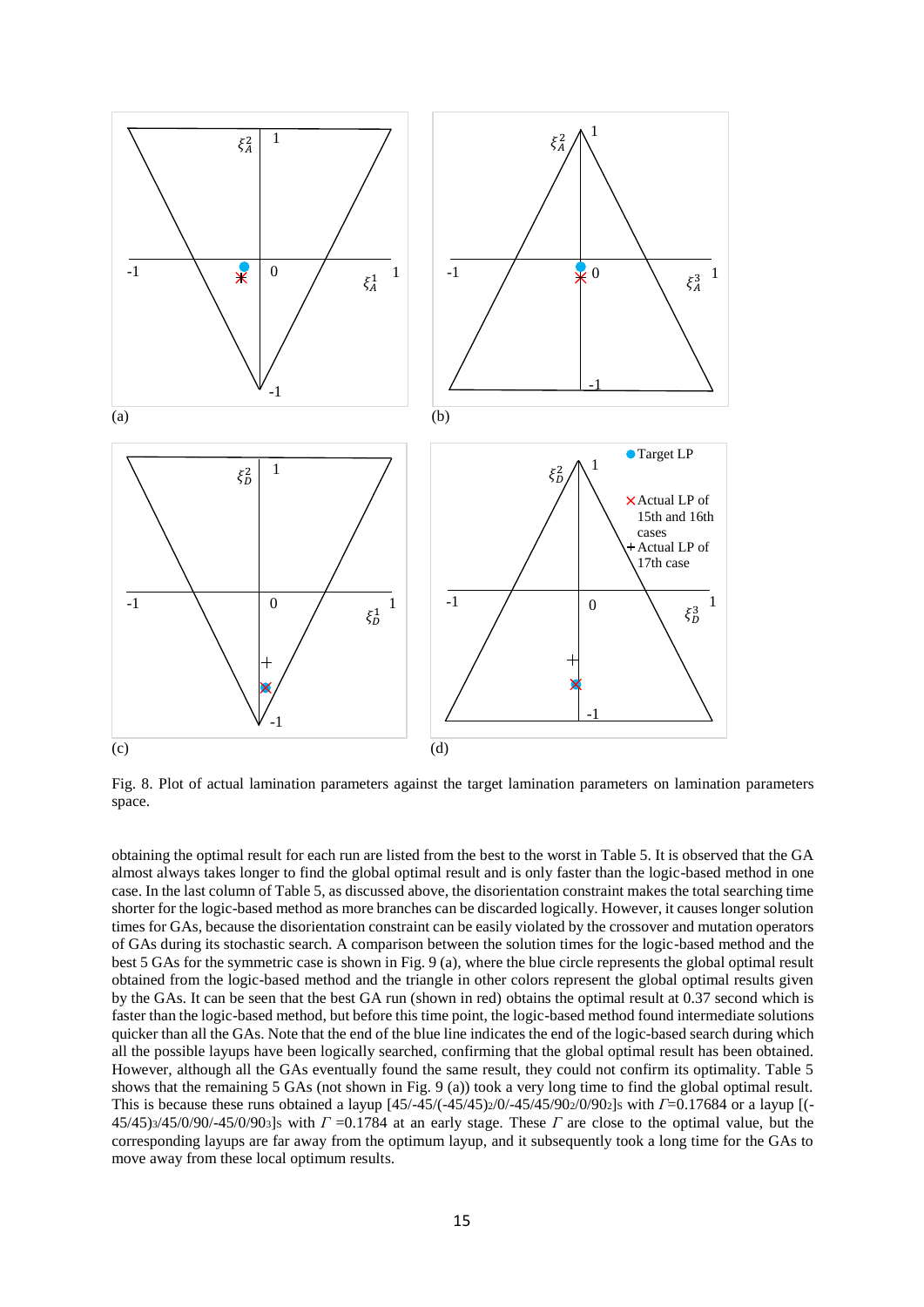|                                               | Example 2    | Example 11   | Example 16         | Example 18              |
|-----------------------------------------------|--------------|--------------|--------------------|-------------------------|
|                                               | Symmetric    | Sym+bal      | Sym+bal+contiguity | Sym+bal+contiguity+min% |
|                                               | $(T=0.1729)$ | $(T=0.0984)$ | $+min\% +damtol$   | +damtol+disorientation  |
|                                               |              |              | $(T=0.112)$        | $(T=0.2853)$            |
| GAs                                           |              |              |                    |                         |
| Time for obtaining the                        | 0.37         | 0.29         | 0.47               | 0.91                    |
| optimal result (s)                            | 0.71         | 0.62         | 0.88               | 0.95                    |
|                                               | 2.28         | 1.29         | 1.46               | 1.38                    |
|                                               | 9.17         | 1.32         | 1.89               | 5.57                    |
|                                               | 14.69        | 1.39         | 2.73               | 6.15                    |
|                                               | 39.02        | 1.40         | 2.75               | 11.43                   |
|                                               | 47.28        | 3.14         | 4.57               | 13.39                   |
|                                               | 56.86        | 5.79         | 6.03               | 16.03                   |
|                                               | 89.59        | 8.02         | 9.77               | 17.40                   |
|                                               | 136.73       | 9.79         | 17.80              | 42.74                   |
| Logic-based method                            |              |              |                    |                         |
| Time for obtaining the.<br>optimal result (s) | 0.52         | 0.23         | 0.3                | 0.69                    |
| Total solution time (s)                       | 7.1          | 5.95         | 6.55               | 1.37                    |

| Table 5                                                                                 |  |
|-----------------------------------------------------------------------------------------|--|
| Comparison between GAs and logic-based method for four symmetric examples from Table 4. |  |

## Table 6

Comparison between GAs and logic-based method for two non-symmetric examples from Table 4.

|                                | Example 1 | Time for obtaining | Example 10      | Time for obtaining |
|--------------------------------|-----------|--------------------|-----------------|--------------------|
|                                | Normal    | this result $(s)$  | <b>Balanced</b> | this result $(s)$  |
| GAs                            |           |                    |                 |                    |
| Values<br>of $\Gamma$<br>after | 0.0851    | 33.76              | 0.0911          | 133.20             |
| 300 seconds                    | 0.0938    | 219.98             | 0.0926          | 55.11              |
|                                | 0.0956    | 88.10              | 0.0926          | 119.39             |
|                                | 0.1000    | 16.97              | 0.0932          | 42.20              |
|                                | 0.1087    | 12.56              | 0.0945          | 191.41             |
|                                | 0.1101    | 108.57             | 0.0965          | 4.25               |
|                                | 0.1113    | 3.70               | 0.0965          | 277.41             |
|                                | 0.1113    | 9.62               | 0.0967          | 8.39               |
|                                | 0.1135    | 99.67              | 0.0967          | 50.09              |
|                                | 0.1235    | 246.16             | 0.0977          | 7.11               |
| Logic-based method             |           |                    |                 |                    |
| Values of $\Gamma$<br>after    | 0.0806    | 4.77               | 0.0892          | 3.76               |
| 300 seconds                    |           |                    |                 |                    |

To investigate the efficiency of the logic-based method with larger number of plies in comparison with GAs, the normal and balanced cases of which the real number of plies in the decision trees are double of those of symmetric cases were re-run 10 times using GAs. Since GAs cannot find the same results as the logic-based method for a long time, GAs and the logic-based method were both run for 300 seconds and the comparisons were made for the final values of  $\Gamma$  which are listed from the best to the worst in Table 6. For both cases, the logic-based method can find very good results efficiently, however, GAs cannot achieve the same values of  $\Gamma$  as the logic-based method even after 300 seconds. It is observed that the advantage of the logic-based method is more obvious with larger numbers of plies, because it is easier to match the target lamination parameters. However, a larger number of plies also leads to more local optimum results in the second stage optimization, and more plies need to be changed to move away from these local optimum results, which is to the disadvantage of the stochastic search of GAs. A comparison between the solution times for the logic-based method and the best 5 GAs for the normal case is shown in Fig. 9 (b), where the blue circle represents the final result obtained by the logic-based method in 300 seconds and the triangles in other colors represent the final results given by the GAs. It can be seen that the logic-based method always takes the lead in the comparison over 300 seconds. These comparisons confirm the advantages of the proposed logic-based search over stochastic-based methods in quickly obtaining reliable results, making it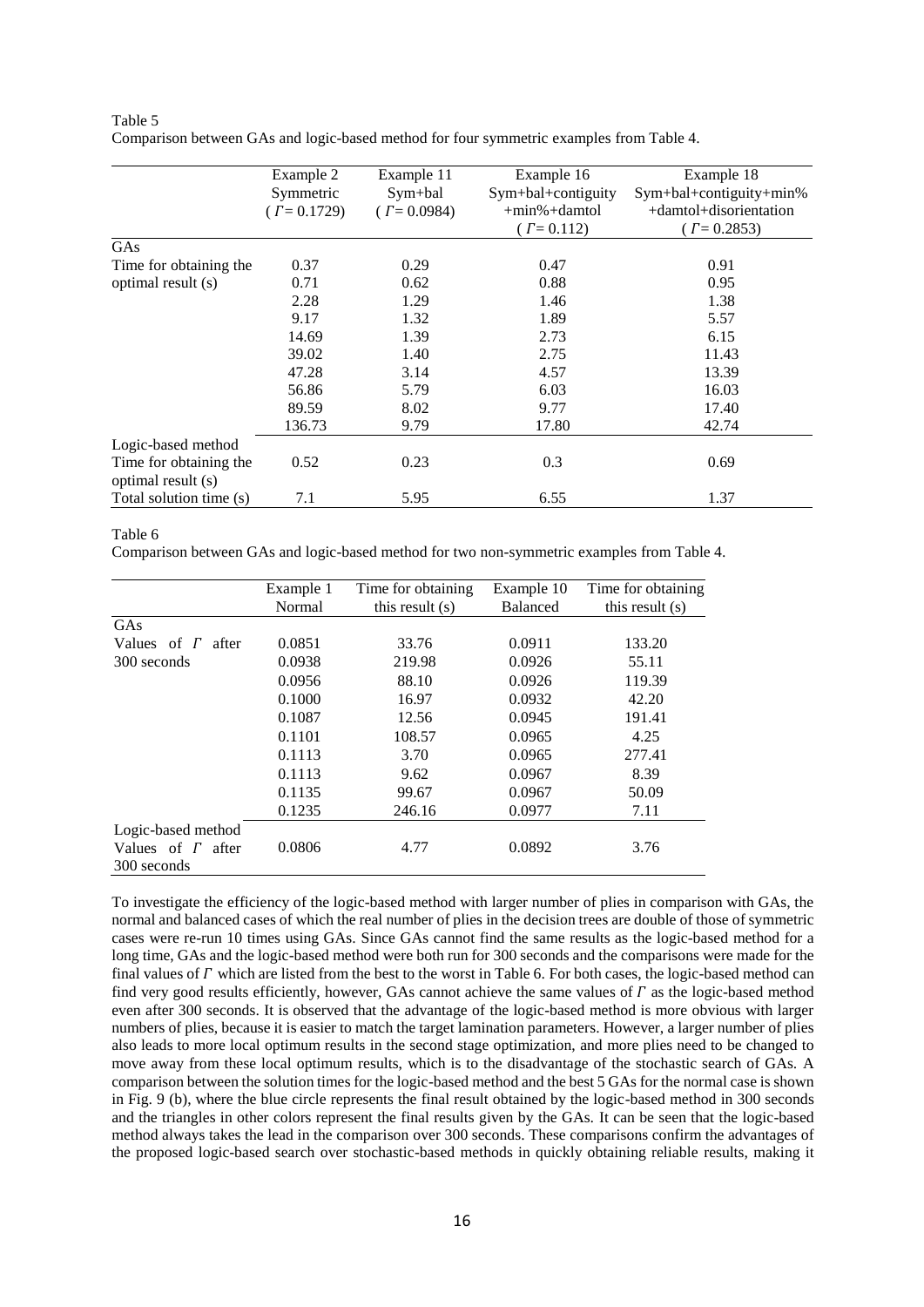more appropriate for layup optimization. Note that due to the manufacturing requirement, the ply angles are usually restricted to  $0^{\circ}$ ,  $90^{\circ}$ ,  $+45^{\circ}$  and  $-45^{\circ}$ , and only these four angles have been considered in this paper.



(b)

Fig. 9. Comparison between GAs and logic-based method. (a) Example 2: Symmetric. (b) Example 1: Normal.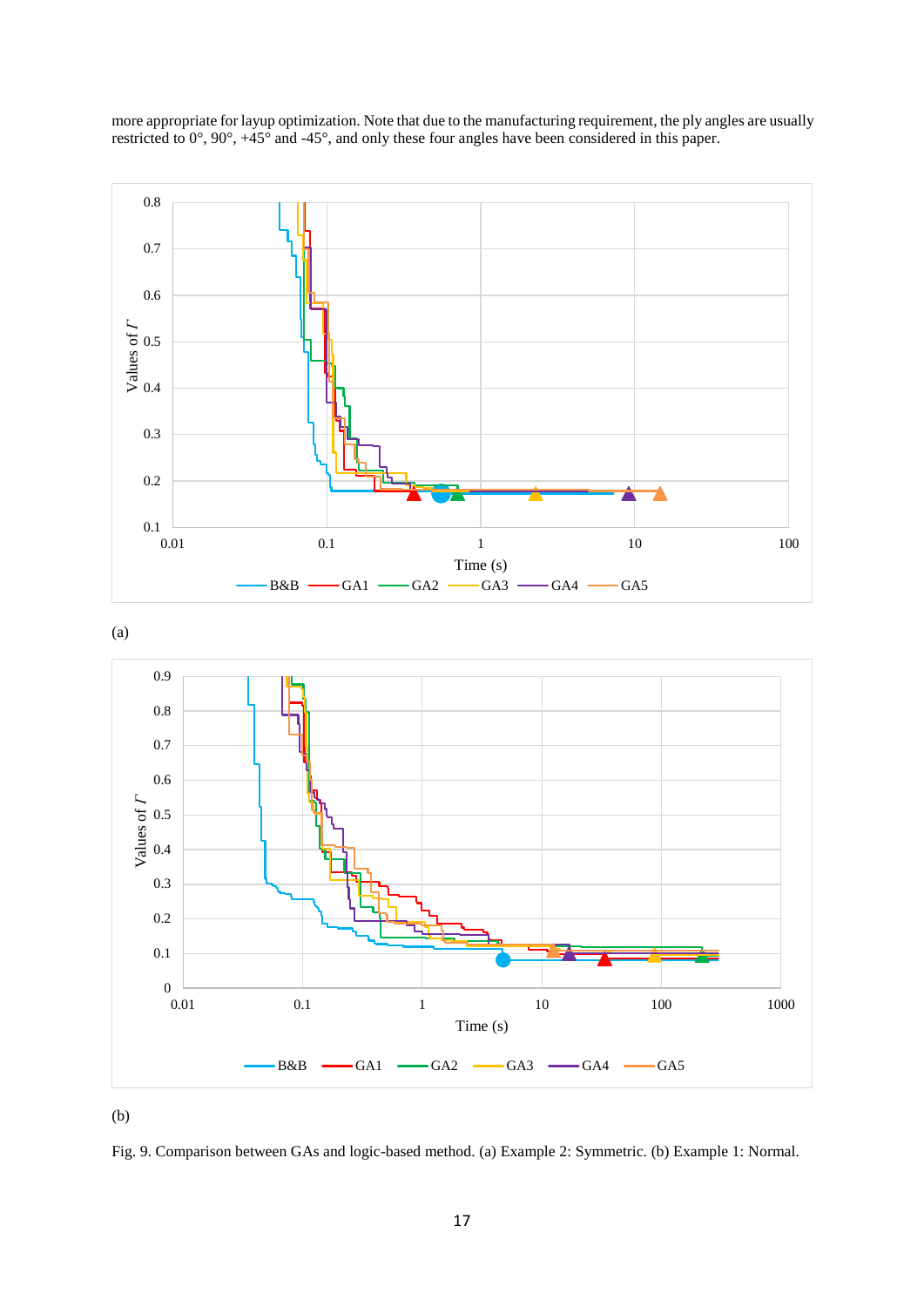#### *4.2 Layup optimization of stiffened panels*

Secondly, to demonstrate the capability of the logic-based method for searching layups, target lamination parameters for a range of stiffened panels are taken directly from Refs. [39] with the same number of plies being assumed for comparison purpose. Here the comparison is focused on which method can find stacking sequences which are closer to the target lamination parameters and also satisfy the required constraints. Ref. [39] employed GAs in which the fitness function was built by calculating the squared differences between the optimum and actual lamination parameters.

The optimal lamination parameters are shown in Table 7, while the optimized stacking sequences for each example are listed in Table 8. The constraints used for each laminate for the logic-based method are the same as those in the second stage in Refs. [39] (i.e. contiguity constraint, minimum percentage constraint and a special case of damtol constraint requiring at least one set of  $\pm 45$  plies at the skin and stiffener surfaces). The stacking sequence in Ref. [39] for the skin of example C slightly violates the 10% constraint but within an acceptable tolerance, while the result given by the logic-based method satisfies this constraint because these constraints are enforced during the logic-based search. It can be seen from Table 7, that for examples A, B and D, the  $\xi_{1,2,3}^A$  of the laminates in this paper are same as those in Ref. [39], meaning that they have same strength, percentage of each ply orientation and Poisson's ratio mismatch. However the results of this paper have a better match on  $\xi_{1,2,3}^D$  which determine the buckling performance of each laminate, and hence lower values of  $\Gamma$  are obtained by logic-based method. As expected, the buckling load factors for these three optimized configurations obtained in Ref. [39] are 1.117, 1.09 and 0.989, while those given by the logic-based method have higher values of 1.124, 1.097 and 1.029, respectively, hence with an improvement of buckling performance between 0.6% and 4.0%. Note that, to make a fair comparison, the buckling load factors presented in this paper are all calculated by VICONOPT. Therefore, for the optimized configurations obtained in Ref. [39], their buckling load factors presented herein are slightly different

Table 7

Optimum lamination parameters and *Γ* for three methods.

| Example              | Method                    | $\xi_1^A$        | $\xi_2^A$      | $\xi_3^A$        | $\xi_1^D$ | $\xi_2^D$ | $\xi_3^D$ | $\Gamma$ |
|----------------------|---------------------------|------------------|----------------|------------------|-----------|-----------|-----------|----------|
| A                    | first stage               | 0.4603           | 0.3206         | 0.1208           | $-0.0028$ | $-0.2908$ | 0.3911    |          |
| Skin                 | second stage (Ref.39)     | 0.4237           | 0.2542         | 0.1695           | 0.1346    | $-0.2123$ | 0.2672    | 0.4915   |
| (59 plies)           | second stage (this paper) | 0.4237           | 0.2542         | 0.1695           | 0.1315    | $-0.2719$ | 0.3998    | 0.3136   |
| A                    | first stage               | 0.5862           | 0.5724         | 0.0002           | 0.1603    | $-0.0281$ | 0.0016    |          |
| Stiffener            | second stage (Ref.39)     | 0.4839           | 0.4839         | $\theta$         | 0.2261    | 0.0102    | $-0.0532$ | 0.3499   |
| $(31 \text{ plies})$ | second stage (this paper) | 0.4839           | 0.4839         | $\mathbf{0}$     | 0.2261    | 0.0102    | $-0.0532$ | 0.3499   |
| <sub>B</sub>         | first stage               | 0.4551           | 0.3102         | 0.1449           | 0.0434    | $-0.1356$ | 0.2124    |          |
| Skin                 | second stage (Ref.39)     | 0.4483           | 0.3103         | 0.1379           | 0.1098    | $-0.0872$ | 0.2314    | 0.1477   |
| (58 plies)           | second stage (this paper) | 0.4483           | 0.3103         | 0.1379           | 0.095     | $-0.1364$ | 0.2078    | 0.071    |
| B                    | first stage               | 0.5934           | 0.5868         | 0.0009           | 0.1674    | $-0.0011$ | 0.0036    |          |
| Stiffener            | second stage (Ref.39)     | 0.4894           | 0.4894         | $\mathbf{0}$     | 0.2744    | 0.0862    | $-0.0079$ | 0.4081   |
| $(47 \text{ plies})$ | second stage (this paper) | 0.4894           | 0.4894         | $\mathbf{0}$     | 0.2698    | $-0.0035$ | $-0.0055$ | 0.3162   |
| $\mathcal{C}$        | first stage               | 0.4850           | 0.3700         | 0.0866           | $-0.0185$ | $-0.1623$ | 0.2797    |          |
| Skin                 | second stage (Ref.39)     | 0.4426           | 0.2787         | 0.0984           | 0.1303    | $-0.1244$ | 0.1853    | 0.4266   |
| $(61$ plies)         | second stage (this paper) | 0.4426           | 0.3443         | 0.0656           | 0.2572    | $-0.1643$ | 0.2829    | 0.3703   |
| C                    | first stage               | 0.3941           | 0.1881         | $\mathbf{0}$     | 0.3239    | $-0.2744$ | 0.103     |          |
| Flange               | second stage (Ref.39)     | 0.3333           | 0.1111         | $\boldsymbol{0}$ | 0.3416    | $-0.2785$ | 0.1235    | 0.1799   |
| $(18$ plies)         | second stage (this paper) | 0.3333           | 0.1111         | $\mathbf{0}$     | 0.3416    | $-0.2785$ | 0.1235    | 0.1799   |
| C                    | first stage               | 0.7541           | 0.9083         | $-0.0198$        | 0.6044    | 0.7372    | $-0.0542$ |          |
| Web                  | second stage (Ref.39)     | 0.625            | 0.75           | $\mathbf{0}$     | 0.6016    | 0.7559    | $-0.0396$ | 0.3433   |
| $(32 \text{ plies})$ | second stage (this paper) | 0.5625           | 0.875          | 0.0625           | 0.6013    | 0.9966    | 0.0017    | 0.6256   |
| D                    | first stage               | 0.4887           | 0.3775         | 0.0796           | 0.0217    | $-0.2271$ | 0.2897    |          |
| Skin                 | second stage (Ref.39)     | 0.4444           | 0.3968         | 0.0794           | 0.2312    | $-0.0932$ | 0.1409    | 0.5560   |
| $(63 \text{ plies})$ | second stage (this paper) | 0.4444           | 0.3968         | 0.0794           | 0.1792    | $-0.1888$ | 0.2824    | 0.2669   |
| D                    | first stage               | $-0.0277$        | $-0.3359$      | $\mathbf{0}$     | 0.2961    | $-0.0299$ | 0.0473    |          |
| Flange               | second stage (Ref.39)     | $\boldsymbol{0}$ | $\mathbf{0}$   | $\boldsymbol{0}$ | $-0.0937$ | $-0.75$   | 0.2813    | 1.7075   |
| (8 plies)            | second stage (this paper) | $\theta$         | $\overline{0}$ | $\boldsymbol{0}$ | $-0.0937$ | $-0.75$   | 0.2813    | 1.7075   |
| D                    | first stage               | 0.6947           | 0.7412         | $\boldsymbol{0}$ | 0.6671    | 0.337     | 0.0321    |          |
| Web                  | second stage (Ref.39)     | 0.6226           | 0.6981         | $\boldsymbol{0}$ | 0.7464    | 0.5427    | $-0.0181$ | 0.4504   |
| $(53$ plies)         | second stage (this paper) | 0.6226           | 0.6981         | $\boldsymbol{0}$ | 0.6268    | 0.3557    | 0.038     | 0.1801   |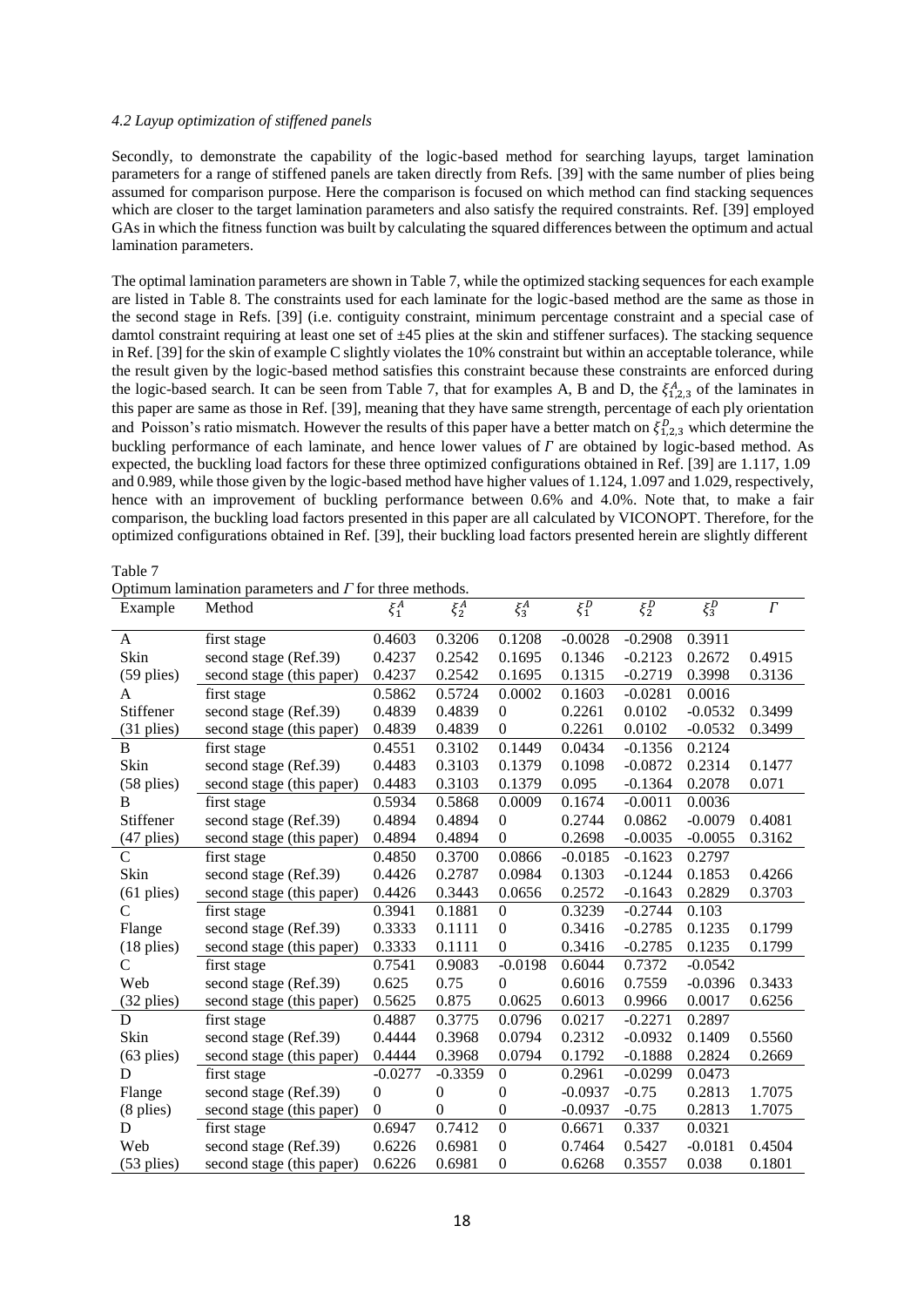Table 8 Optimum stacking sequences for three methods.

| Example      | Method     | Layup                                                                                                                                                            |             |            |               | Percentage for each angle (%) |
|--------------|------------|------------------------------------------------------------------------------------------------------------------------------------------------------------------|-------------|------------|---------------|-------------------------------|
|              |            |                                                                                                                                                                  | $0^{\circ}$ | $90^\circ$ | $+45^{\circ}$ | $-45^\circ$                   |
| $\mathsf{A}$ | Ref.39     | $[\pm 45/45_3/90_2/(\pm 45/0_4)2/45/0_4/45/0_2/90/0/0]$ MS                                                                                                       | 52.54       | 10.17      | 27.12         | 10.17                         |
| Skin         |            | this paper $[\pm 45/454/(90/45)2/04/-45/04/45/04/90/03/-45/0]$ MS                                                                                                | 52.54       | 10.17      | 27.12         | 10.17                         |
| A            | Ref.39     | [±45/90/-45/04/45/04/90/0/0]мs                                                                                                                                   | 61.29       | 12.9       | 12.9          | 12.9                          |
| Stiffener    | this paper | $[\pm 45/90/-45/04/45/04/90/0/0]$ MS                                                                                                                             | 61.29       | 12.9       | 12.9          | 12.9                          |
| <sub>B</sub> | Ref.39     | $[\pm 45/90$ <sub>2</sub> /45/ $\pm 45/0$ <sub>2</sub> /45 <sub>2</sub> /(45/0 <sub>4</sub> ) <sub>2</sub> /90/0 <sub>4</sub> /-45/0 <sub>2</sub> ] <sub>S</sub> | 55.17       | 10.34      | 24.14         | 10.34                         |
| Skin         | this paper | $[\pm 45/ -45/45/90/452/90/45/02/90/(04/45)2/04/ -45/02]$ s                                                                                                      | 55.17       | 10.34      | 24.14         | 10.34                         |
| <sub>B</sub> | Ref.39     | $[(\pm 45)2/02/902/04/-45/04/90/04/45/0]$ MS                                                                                                                     | 61.7        | 12.77      | 12.77         | 12.77                         |
| Stiffener    | this paper | $[\pm 45/90/45/0/-45z/04/45/04/90/04/90/02]$ MS                                                                                                                  | 61.7        | 12.77      | 12.77         | 12.77                         |
| $\mathsf{C}$ | Ref.39     | $[\pm 45/45/90$ 2/45/( $\pm 45/0$ 2)2/02/45/03/45/02/90/04/45/0/0]MS                                                                                             | 54.1        | 9.84       | 26.23         | 9.84                          |
| Skin         |            | this paper $[\pm 45/45/90/454/04/-45/04(-45/03)2/90/02/90/0/90]$ MS                                                                                              | 55.74       | 11.48      | 19.67         | 13.11                         |
| C            | Ref.39     | $[\pm 45/0.2/45/0.45/90/0]$ s                                                                                                                                    | 44.44       | 11.11      | 22.22         | 22.22                         |
| Flange       |            | this paper $[\pm 45/0 \frac{2}{45}]/0$ -45/90/0]s                                                                                                                | 44.44       | 11.11      | 22.22         | 22.22                         |
| C            | Ref.39     | $[0_2/90/0_2/45/0_2/45/0_4/90/0_2]$ s                                                                                                                            | 75          | 12.5       | 6.25          | 6.25                          |
| Web          |            | this paper $[(03/90)2/0/90/04/45/0]$ s                                                                                                                           | 75          | 18.75      | 6.25          | $\overline{0}$                |
| D            | Ref.39     | $[\pm 45/45/\pm 45/0_2/90/\pm 45/45/0_4/90/(90/0_4)_2/45/0_4/-45]$ MS                                                                                            | 57.14       | 12.7       | 19.05         | 12.7                          |
| Skin         |            | this paper $[\pm 45/454/45/45/90/02/(90/04)2/45/04/90/04/45]$ MS                                                                                                 | 57.14       | 12.7       | 19.05         | 12.7                          |
| D            | Ref.39     | [ $\pm$ 45/90/0]s                                                                                                                                                | 25          | 25         | 25            | 25                            |
| Flange       |            | this paper $[\pm 45/90/0]$ s                                                                                                                                     | 25          | 25         | 25            | 25                            |
| D            | Ref.39     | $[04/\pm45/02/-45/04/45/(04/90)2/90/0/0]$ MS                                                                                                                     | 73.58       | 11.32      | 7.55          | 7.55                          |
| Web          |            | this paper $[45/-45/03/45/04/-45/(04/90)3/0]$ MS                                                                                                                 | 73.58       | 11.32      | 7.55          | 7.55                          |

Note that the C skin in Ref [39] slightly violates the 10% constraint. The reason why the C and D webs shown in this table appear to violate the 10% constraint is because those are actually plates which are sandwiched by flanges on both sides to constitute the actual web, as described in Refs [39].

from those values listed in Ref. [39]. The results suggest that the logic-based method has better capability in searching the stacking sequences, this is because sometimes GAs have the weakness of missing the global optimum or can take too long time to find it for problems with many plies, whereas useful results can be obtained quite quickly by the logic-based method.

# **5. Conclusions**

An efficient two-stage method to perform global layup optimization of composite laminates under compression, subject to buckling, manufacturing and lamination parameter constraints, has been presented in this paper. VICONOPT is employed in the first stage to conduct a gradient-based optimization process using lamination parameters. The optimized lamination parameters are treated as target values when searching corresponding layups in the second stage where a logic-based method is employed. The logic-based method is a combination of the branch and bound method and a global layerwise technique, which can find optimum results for different combinations of constraints (e.g. symmetric, balanced and manufacturing constraints). Restricted feasible regions for the lamination parameters for a 10% constraint is studied in this paper, showing that the feasible regions for  $\xi_{1,2,3}^A$  are reduced by 64%, while the feasible regions for  $\xi_{1,2,3}^D$  is only reduced by around 3%. In the first set of results, 12.5% mass savings are achieved efficiently for a plate subjected to compression load under different constraints using this two-stage optimization, and the efficiency of the logic-based method is illustrated by comparison with a GA, showing that the logic-based method is almost always faster in layup optimization. In the second set of results, the logic-based method is compared with previously published results by taking their target lamination parameters and numbers of plies. The results confirm that the logic-based method can find results closer to the target values, and hence give a slightly better buckling performance (with an improvement of 0.6% to 4.0%).

# **Acknowledgement**

The first author would like to thank China Scholarship Council (CSC) for the financial support.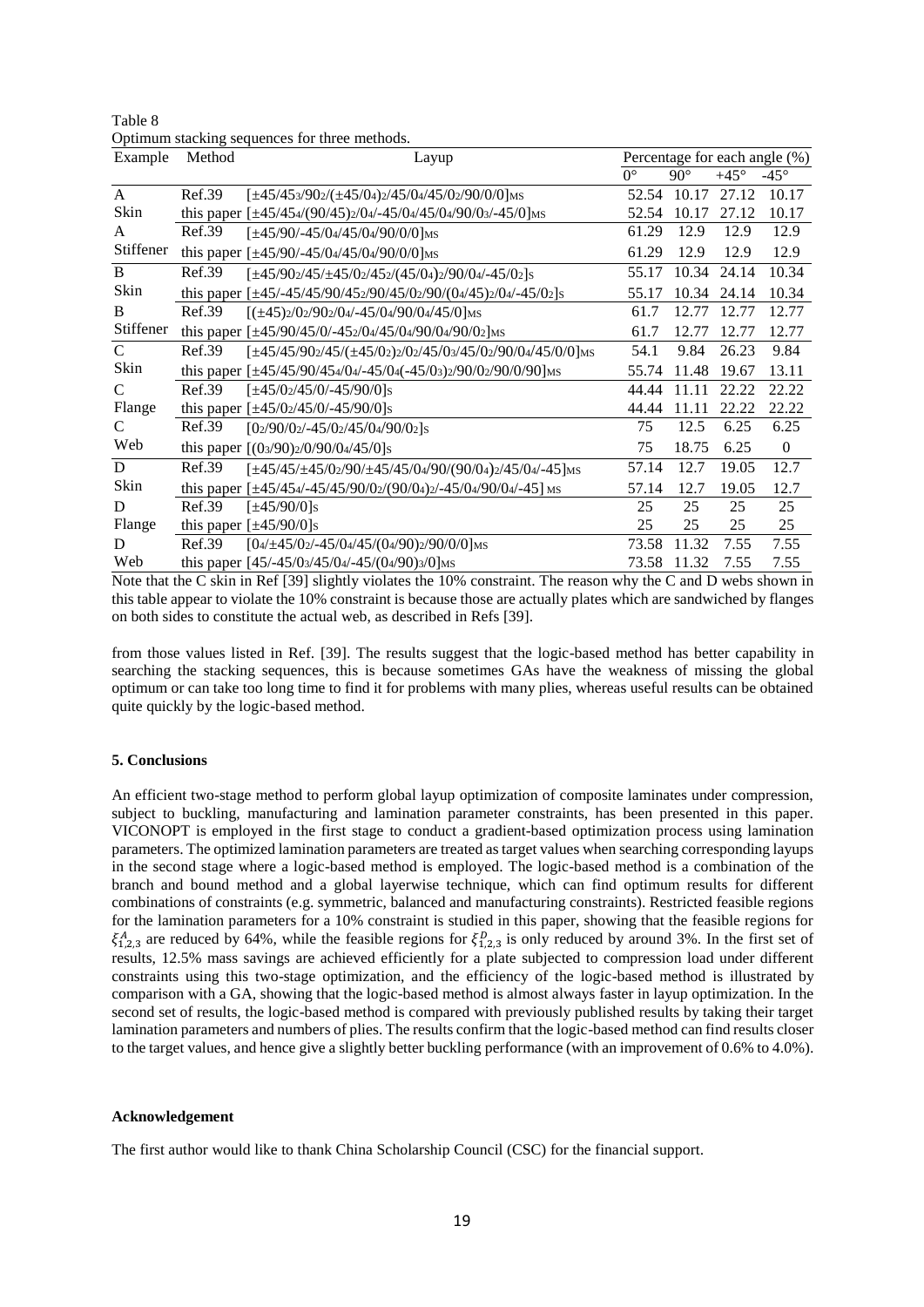### **References**

- [1] Jones RM. Mechanics of Composite Materials. Taylor and Francis; 1999.
- [2] Fielding JP. Introduction to aircraft design. Cambridge University Press; 1999.
- [3] Todoroki A, Ishikawa T. Design of experiments for stacking sequence optimizations with genetic algorithm using response surface approximation. Compos Struct 2004;64:349–57. doi:10.1016/j.compstruct.2003.09.004.
- [4] Hajmohammad MH, Salari M, Hashemi SA, Esfe MH. Optimization of stacking sequence of composite laminates for optimizing buckling load by neural network and genetic algorithm. Indian J Sci Technol 2013;6:5070–7. doi:10.17485/IJST/2013/V6I8/36346.
- [5] Wittrick WH, Williams FW. Buckling and vibration of anisotropic or isotropic plate assemblies under combined loadings. Int J Mech Sci 1974;16:209–39. doi:10.1016/0020-7403(74)90069-1.
- [6] M.S.Anderson., F.W.Williams., C.J.Wright. Buckling and vibration of any prismatic assembly of shear and compression loaded anisotropic plates with an arbitrary supporting structure. Int J Mech Sci 1983;25:585–96. doi:10.1016/0020-7403(83)90050-4.
- [7] Kennedy D, Featherston CA. Exact strip analysis and optimum design of aerospace structures. Aeronaut J 2010;114:505–12.
- [8] Butler R, Williams FW. Optimum design using viconopt, a buckling and strength constraint program for prismatic assemblies of anisotropic plates. Comput Struct 1992;43:699–708. doi:10.1016/0045- 7949(92)90511-W.
- [9] Liu W, Butler R. Buckling optimization for composite panels with elastic tailoring. 49th AIAA/ASME/ASCE/AHS/ASC Struct Struct Dyn Mater Conf 2008:1–10.
- [10] Liu W, Butler R. Optimum Buckling Design of Composite Wing Cover Panels. Optimization 2007:1– 11.
- [11] Le Riche R, Haftka RT. Optimization of laminated stacking sequence for buckling load maximization by genetic algorithm. Aiaa 1992;31:951–6. doi:10.2514/3.11710.
- [12] Park JH, Hwang JH, Lee CS, Hwang W. Stacking sequence design of composite laminates for maximum strength using genetic algorithms. Compos Struct 2001;52:217–31. doi:10.1016/S0263- 8223(00)00170-7.
- [13] Almeida FS, Awruch AM. Design optimization of composite laminated structures using genetic algorithms and finite element analysis. Compos Struct 2009;88:443–54. doi:10.1016/j.compstruct.2008.05.004.
- [14] Chen S, Lin Z, An H, Huang H, Kong C. Stacking sequence optimization with genetic algorithm using a two-level approximation. Struct Multidiscip Optim 2013;48:795–805. doi:10.1007/s00158-013-0927-4.
- [15] Miki M, Sugiyama Y. Optimum design of laminated composites plates using lamination parameters. AIAA J 1993;31:921–2. doi:10.2514/3.49033.
- [16] Yamazaki K. Two-level optimization technique of composite laminate panels by genetic algorithms. Collect Tech Pap - AIAA/ASME/ASCE/AHS/ASC Struct Struct Dyn Mater Conf 1996;3:1882–7. doi:doi:10.2514/6.1996-1539.
- [17] Diaconu CG, Sato M, Sekine H. Feasible region in general design space of lamination parameters for laminated composites. AIAA J 2002;40:559–65. doi:10.2514/3.15097.
- [18] Diaconu CG, Sekine H. Layup optimization for buckling of laminated composite shells with restricted layer angles. Aiaa J 2004;42:2153–63. doi:10.2514/1.931.
- [19] Bloomfield M., Diaconu C., Weaver P. On feasible regions of lamination parameters for lay-up optimization of laminated composites. Proc R Soc A Math Phys Eng Sci 2009;465:1123–43.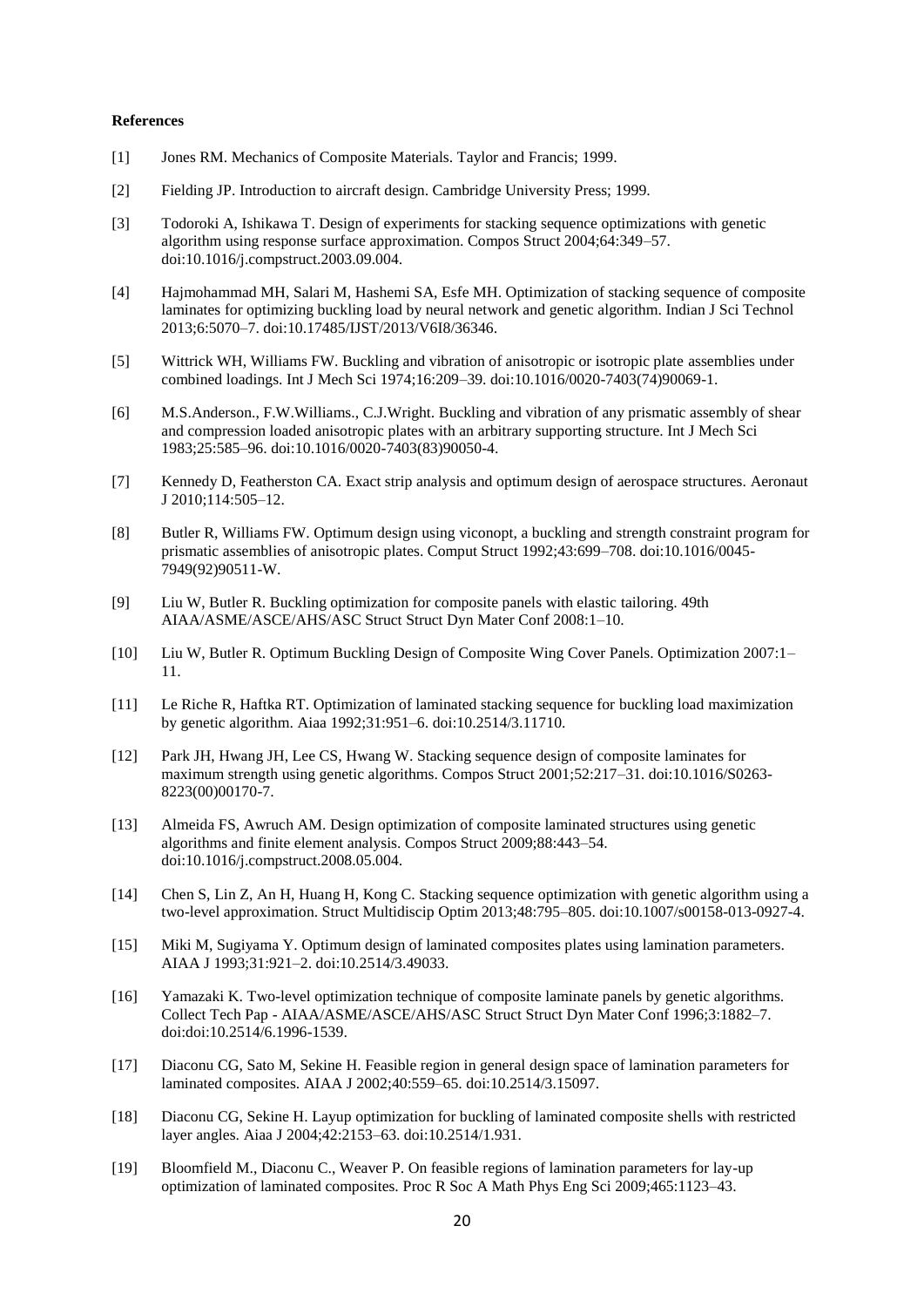doi:10.1098/rspa.2008.0380.

- [20] Wu Z, Raju G, Weaver PM. Feasible Region of Lamination Parameters for optimization of Variable Angle Tow (VAT) Composite Plates. 54th AIAA/ASME/ASCE/AHS/ASC Struct Struct Dyn Mater Conf 2013:1–10. doi:10.2514/6.2013-1481.
- [21] Gubarev F, Kunin V, Pospelov a. Lay-up Optimization of Laminated Composites: Mixed Approach with Exact Feasibility Bounds on Lamination Parameters 2013:1–5.
- [22] Herencia JE, Weaver PM, Friswell MI. Optimization of anisotropic composite panels with T-shaped stiffeners including transverse shear effects and out-of-plane loading. Struct Multidiscip Optim 2008;37:165–84. doi:10.1007/s00158-008-0227-6.
- [23] Herencia JE, Haftka RT, Weaver PM, Friswell MI. Lay-Up Optimization of Composite Stiffened Panels Using Linear Approximations in Lamination Space. AIAA J 2008;46:2387–91. doi:10.2514/1.36189.
- [24] Wu Z, Raju G, Weaver PM. Framework for the Buckling Optimization of Variable-Angle Tow Composite Plates. AIAA J 2015;53:3788–804. doi:10.2514/1.J054029.
- [25] Bloomfield MW, Herencia JE, Weaver PM. Enhanced two-level optimization of anisotropic laminated composite plates with strength and buckling constraints. Thin-Walled Struct 2009;47:1161–7. doi:10.1016/j.tws.2009.04.008.
- [26] Bloomfield MW, Herencia JE, Weaver PM. Analysis and benchmarking of meta-heuristic techniques for lay-up optimization. Comput Struct 2010;88:272–82. doi:10.1016/j.compstruc.2009.10.007.
- [27] Terada Y, Todoroki A, Shimamura Y. Stacking Sequence Optimization Using Fractal Branch and Bound Method for Laminated Composites. JSME Int J 2001;44:490–8.
- [28] Sekishiro M, Todoroki A. Extended Fractal Branch and Bound Method for Optimization of Multiple Stacking Sequences of Stiffened Composite Panel. J Japan Soc Compos Mater 2005;31:160–7. doi:10.6089/jscm.31.160.
- [29] Todoroki A, Sekishiro M. New iteration fractal branch and bound method for stacking sequence optimizations of multiple laminates. Compos Struct 2007;81:419–26. doi:10.1016/j.compstruct.2006.09.001.
- [30] Matsuzaki R, Todoroki A. Stacking-sequence optimization using fractal branch-and-bound method for unsymmetrical laminates. Compos Struct 2007;78:537–50. doi:10.1016/j.compstruct.2005.11.015.
- [31] Todoroki A, Sekishiro M. Stacking sequence optimization to maximize the buckling load of bladestiffened panels with strength constraints using the iterative fractal branch and bound method. Compos Part B Eng 2008;39:842–50. doi:10.1016/j.compositesb.2007.10.003.
- [32] Todoroki A, Terada Y. Improved Fractal Branch and Bound Method for Stacking-Sequence Optimizations of Laminates. AIAA J 2004;42:141–8. doi:10.2514/1.9038.
- [33] Narita Y, Turvey GJ. Maximizing the buckling loads of symmetrically laminated composite rectangular plates using a layerwise optimization approach. Proc Inst Mech Eng Part C J Mech Eng Sci 2004;218:681–91. doi:10.1243/0954406041319554.
- [34] Kennedy D, Park B, Unsworth MD. Towards Global Layup Optimization of Composite Panels with Initial Buckling Constraints. proceeding 8th ASMO UK/ISSMO Conf., London: 2010, p. 221–31.
- [35] Liu X, Patel H, Featherston CA, Kennedy D. Two level layup optimization of composite plate using lamination parameters. Proceeding 24th UK Conf. Assoc. Comput. Mech. Eng. Assoc. Comput. Mech. Eng., 2016, p. 205–8.
- [36] Niu MC-Y. Composite Airframe Structures: Practical Design Information and Data. Hong Kong: Conmilit; 1992.
- [37] Vanderplaats GN, Moses F. Structural optimization by methods of feasible directions. Comput Struct 1973;3:739–55. doi:10.1016/0045-7949(73)90055-2.